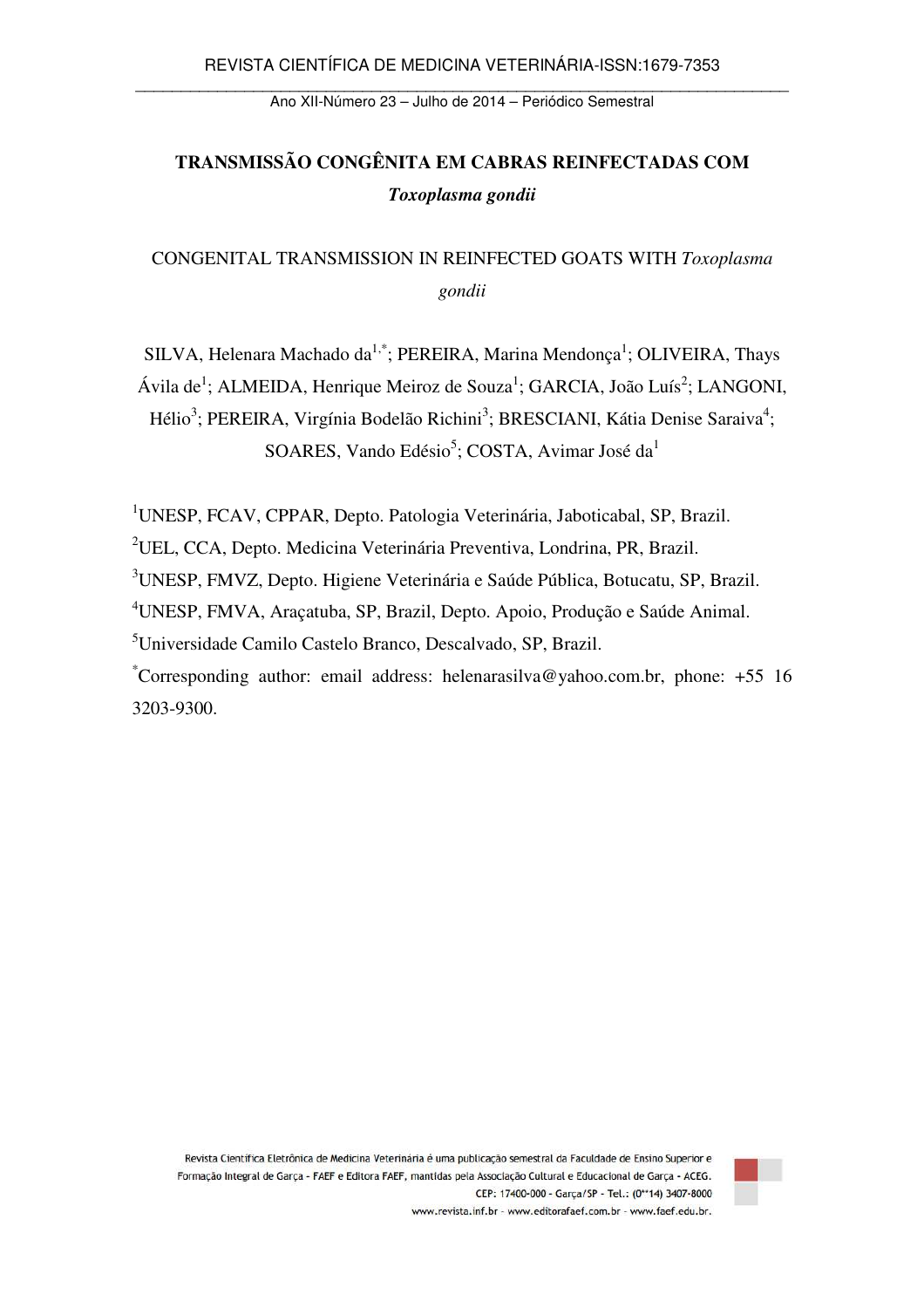#### **RESUMO**

Avaliou-se o potencial de transmissão congênita em cabras experimentalmente reinfectadas com *Toxoplasma gondii*, em três estágios gestacionais (inicial, intermediário e final). Das 25 fêmeas não gestantes negativas para *T. gondii*, 20 foram inoculadas oralmente com 2,5x10<sup>3</sup> oocistos de *T. gondii* cepa ME49. Destas, 15 fêmeas gestantes cronicamente infectadas foram reinoculadas, via oral, com 2,5x10<sup>3</sup> oocistos *T*. *gondii* cepa VEG. Cinco grupos experimentais foram formados (n=5): I, II e III (reinoculações nos estágios gestacionais inicial, intermediário e final, respectivamente), IV (inoculação) e V (não inoculação). Exames clínicos e sorológicos (IgG RIFI [reação de imunofluorescência indireta]) em diferentes dias de avaliação, e bioensaio e PCR foram realizados em todos os animais. Nas cabras infectadas com *T. gondii* foram observados um pico de 40,2°C (IV) aos nove, soroconversão (IgG  $\geq 64$ ) aos 21 e estabilização (IgG <1024) aos 119 dias pós inoculação. Nas cabras reinfectadas com *T. gondii* ocorreu um aumento nos títulos de IgG ( $\geq$ 1024) aos 28 (I), 7 (II) e 3 (III) dias pós-reinoculação. Durante o parto foram observados apenas nos grupos reinfectados: distocia, deformidades corporais, natimortalidade e fraqueza, e anticorpos IgG anti-*Toxoplasma* foram detectados em todas e em algumas crias das cabras reinfectadas e infectadas, respectivamente. Parasitismo tissular por *T. gondii* foi diagnosticado por bioensaio e PCR em cabras infectadas e reinfectadas e em sua prole. A toxoplasmose congênita foi possível em caprinos cronicamente infectados e reinfectados com *T. gondii*. A infecção primária com *T. gondii* não protegeu as cabras prenhes contra a doença congênita resultante de reinfecção toxoplásmica, em diferentes estágios de gestação (inicial, intermediário e final).

**Palavras-chave:** cabra, cepa VEG, reinfecção toxoplásmica, toxoplasmose congênita

## **ABSTRACT**

This study evaluated the potential of congenital transmission in goats experimentally infected and reinfected with *Toxoplasma gondii*, in three gestational stages (initial,

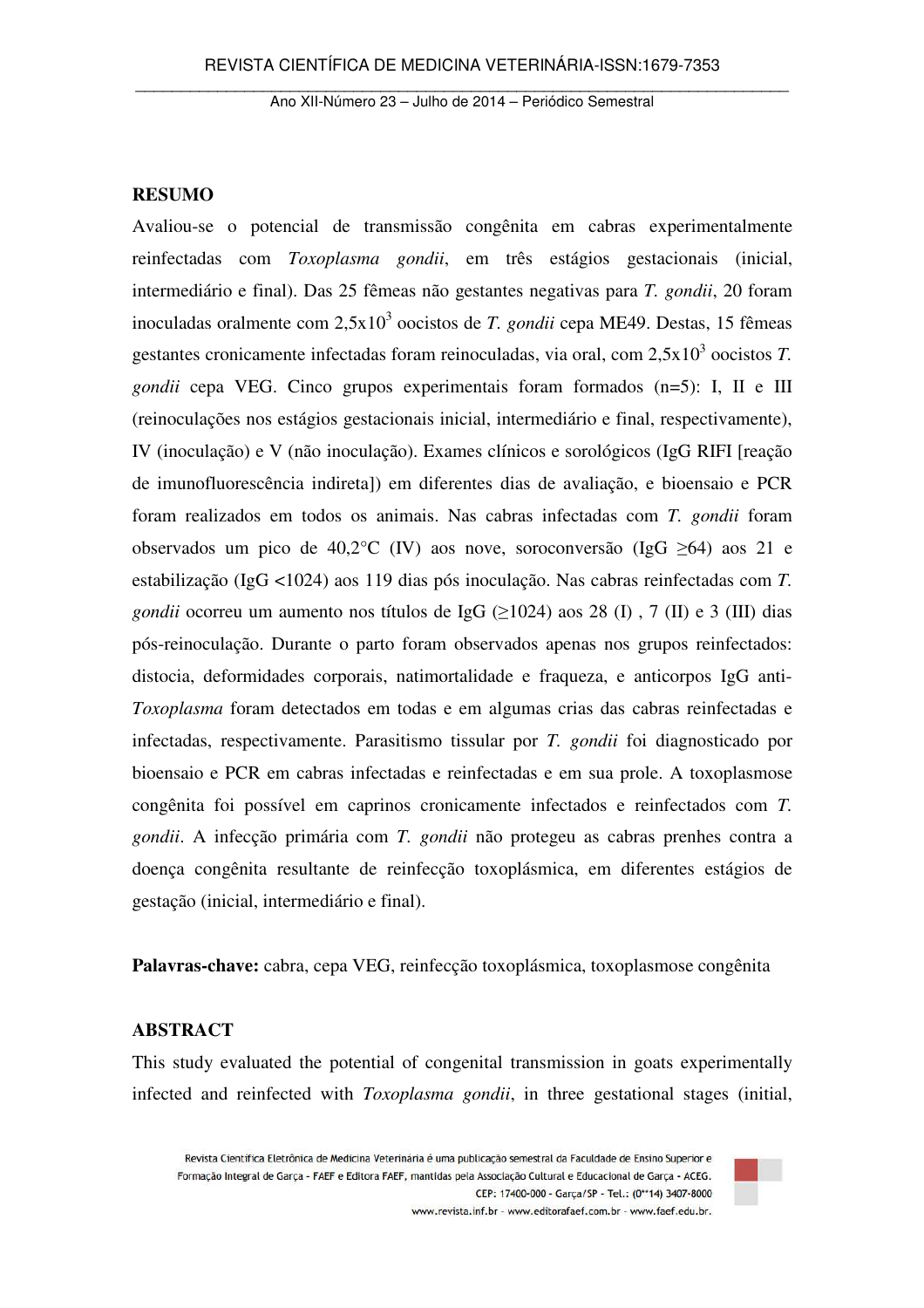intermediate and final). Of the 25 non-pregnant females negative for *T. gondii*, 20 were orally inoculated with  $2.5 \times 10^3$  *T. gondii* ME49 oocysts. Of these, 15 pregnant females chronically infected were reinoculated, via oral, with  $2.5 \times 10^3$  T. gondii VEG oocysts. Five experimental groups were formed (n=5): I, II and III (reinoculations in the initial, intermediate and final gestational stage, respectively), IV (inoculation) and V (no inoculation). Clinical and serological exams (IgG IFAT [indirect immunofluorescence antibody test]) in different days of evaluation, and bioassay and PCR were performed in all goats. In the infected goats with *T. gondii* a peak of 40.2°C (IV) at nine, seroconversion (IgG≥64) at 21 and stabilization (IgG<1024) at 119 days postinoculation were observed. In the reinfected goats with *T. gondii* occurred an increase in IgG titers  $(\geq 1,024)$  at 28 (I), 7 (II) and 3 (III) days post-reinoculation. During kidding were observed only in the reinfected groups: dystocia, malformation body, stillbirth and weakness, and IgG anti-*Toxoplasma* were detected in all and in some offsprings of the reinfected and infected goats, respectively. Tissue parasitism by *T. gondii* was diagnosed by bioassay and PCR in infected and reinfected goats and in their offspring. The congenital toxoplasmosis was possible in goats chronically infected and reinfected with *T. gondii*. The primary infection with *T. gondii* did not protect the pregnant goats against congenital disease resulting from toxoplasmic reinfection, in different gestational stages (initial, intermediate and final).

**Keywords:** congenital toxoplasmosis; goat; toxoplasmic reinfection; VEG strain.

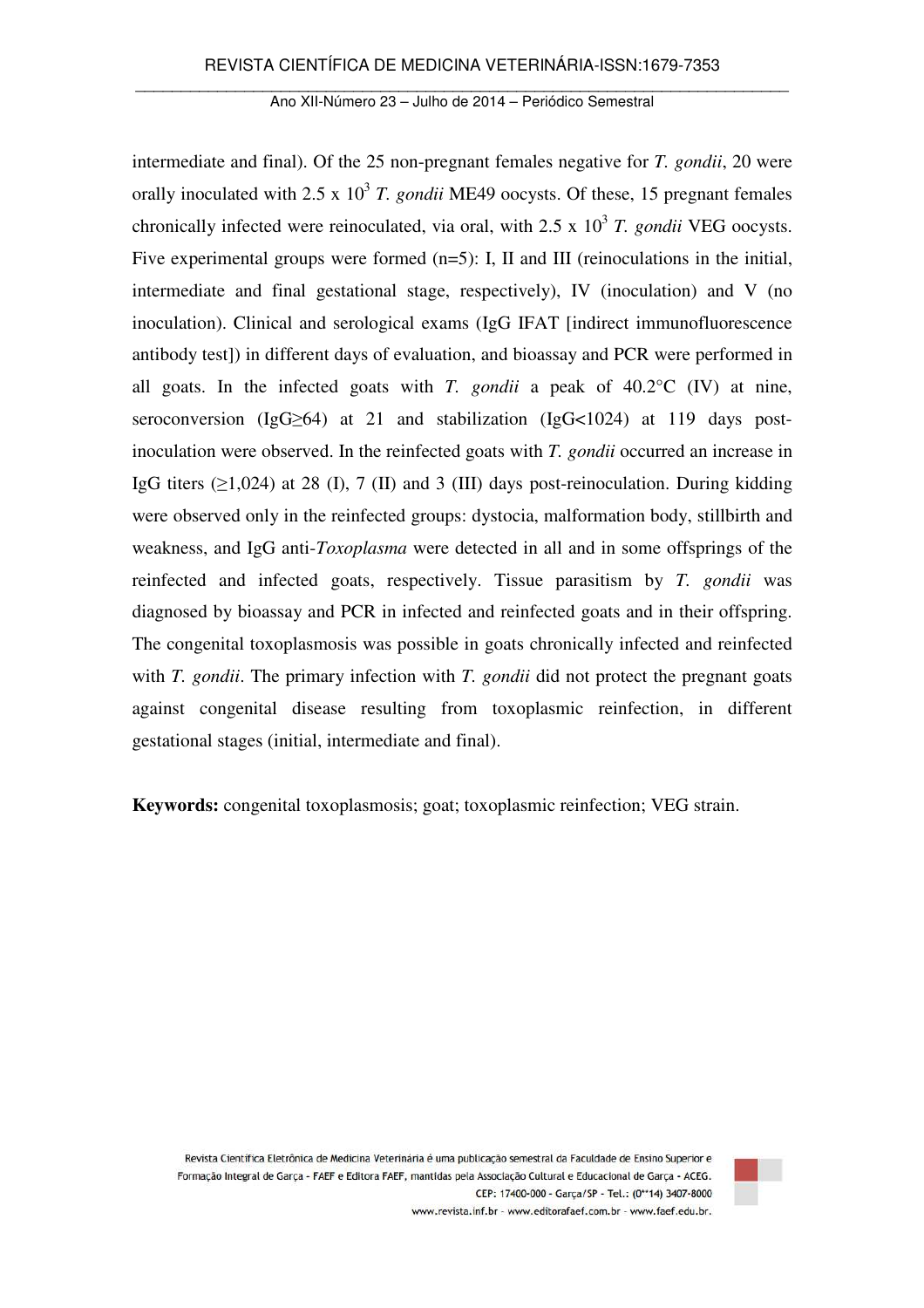### **INTRODUCTION**

Goats are commonly infected with *Toxoplasma gondii*, and the consequences of this parasitism directly affect the reproductive system. The transplacental transmission of *T. gondii* is a important route of infection and the increase in body temperature is often observed in animals infected with *T. gondii* (MAMIDI et al., 2002; ABOUZEID ET AL., 2010).

Several studies have described reproductive disorders, such as placental lesions and congenital transmission (DUBEY et al., 1980; ABOUZEID et al., 2010) and sexual transmission (SANTANA et al., 2013), as a result of toxoplasmic infection. However, studies concerning the consequences of reinfection of goats by *T. gondii* are still lacking, especially when there is a risk of animals coming into contact with different strains of the parasite. Immune protection conferred by one strain of *T. gondii* can be breached by reinfection with a strain belonging to another genotype (DAO et al., 2001). This can not be confused with reacutization of toxoplasmosis in animals.

Murine models have been extensively used to study toxoplasmic reinfections among individuals with a primary *T. gondii* infection (ARAÚJO et al., 1997; DAO et al., 2001; DZITKO et al., 2006; ELBEZ-RUBINSTEIN et al., 2009). These authors recommend further studies about reinfection with *T. gondii* on other animal models because this finding is extremely relevant for human and veterinary medicine. In one case, BRESCIANI et al. (2009) demonstrated transplacental transmission of *T. gondii* in reinfected female dogs. Thus, our objective was to evaluate the potential of congenital transmission in goats experimentally infected and reinfected with *Toxoplasma gondii*, in three gestational stages (initial, intermediate and final).

### **MATERIAL AND METHODS**

The experiment was performed at the division of small ruminants at the "Centro de Pesquisas em Sanidade Animal (CPPAR)", of "Faculdade de Ciências Agrárias e Veterinárias (FCAV)", of "Universidade Estadual Paulista "Julio de Mesquita Filho" (UNESP)", Jaboticabal Campus, São Paulo State, Brazil. The experimental period was from February 2010 to June 2011.

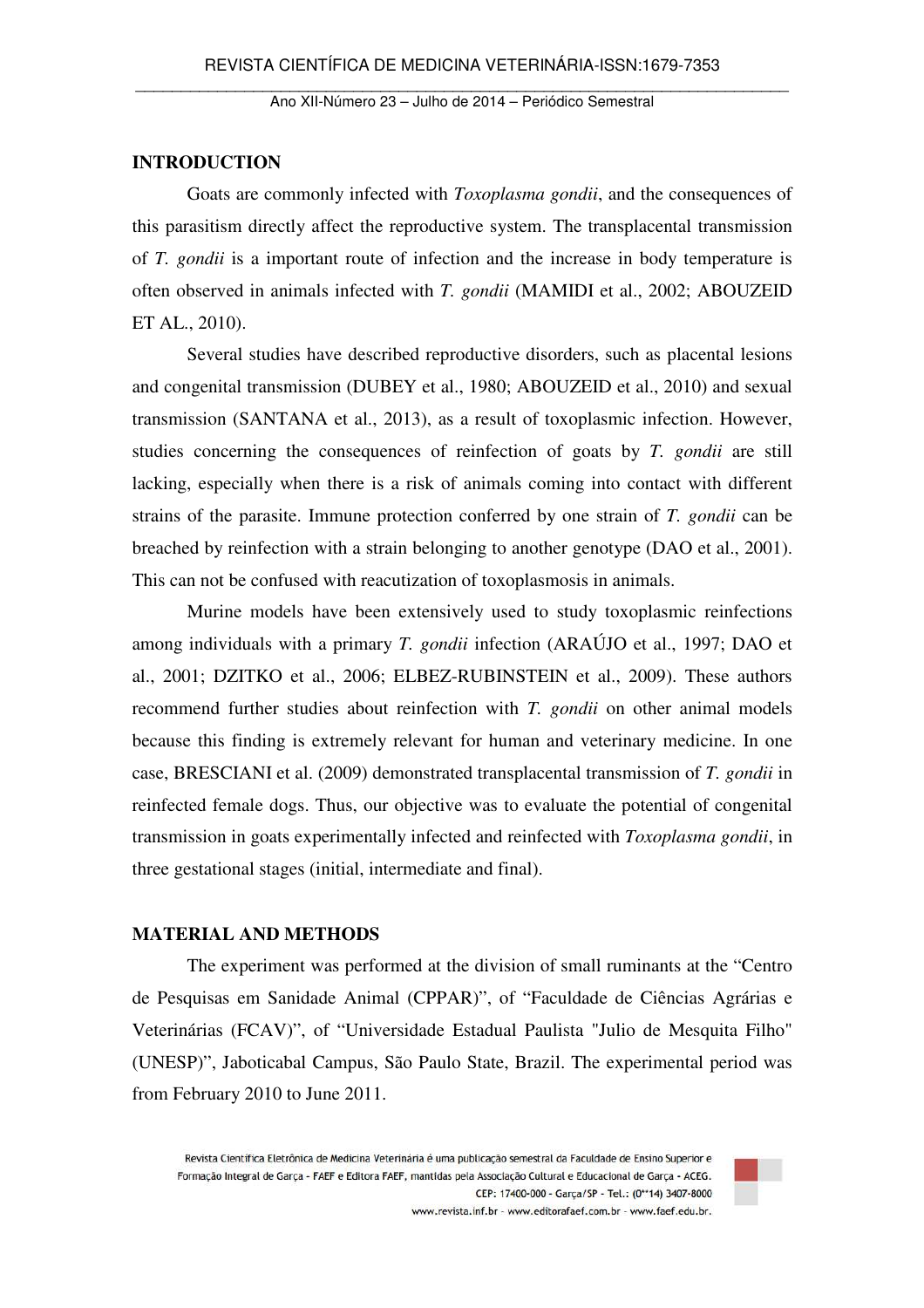The study project was approved by the Ethics Committee on Animal Use (Comissão de Ética no Uso de Animais - CEUA), FCAV / UNESP (Protocol no. 010192), in June 2009.

Two Boer bucks (18 months and four years old) and 25 crossbred (Boer x Saanen) non-pregnant females of reproductive age (18 months to three years), seronegative for *T. gondii*, *Neospora caninum*, *Brucella* e *Leptospira*, were selected and remained in quarantine for three months. The animals were initially submitted to serological exams: indirect immunofluorescence antibody test (IFAT) for the detection of antibodies against *T. gondii* (CAMARGO, 1964) and *N. caninum* (CONRAD et al., 1993), acidified plate antigen test (ALTON et al., 1988) and microscopy serum agglutination test (COLE et al., 1973) were performed for the diagnosis of *Brucella* and *Leptospira*, respectively. The females were kept in collective stalls, and the bucks were housed individually. Quality food and drinking water were provided *ad libitum*.

We opted for a heterologous challenge to distinguish of reacutization of toxoplasmosis, and strains ME49 (type II) and VEG (type III) were used in inoculation and reinoculation with fresh inoculum of *T. gondii* oocysts, respectively. The oocysts *T. gondii* (ME49 and VEG strains) used in the challenges of the animals were kindly provided by Prof. João Luís Garcia (UEL, Brazil).

Immediately prior to the inoculation with *T. gondii* oocysts on day zero (D0), the 25 non-pregnant females were randomly distributed to the five experimental groups (Table 1), with five animals each (n=5) and transferred to five distinct stalls. Twenty non-pregnant females were orally inoculated with  $2.5 \times 10^3$  T. *gondii* ME49 oocysts belonging to groups: I, II, III and IV and the five remaining females were kept as negative control group (V - no inoculation).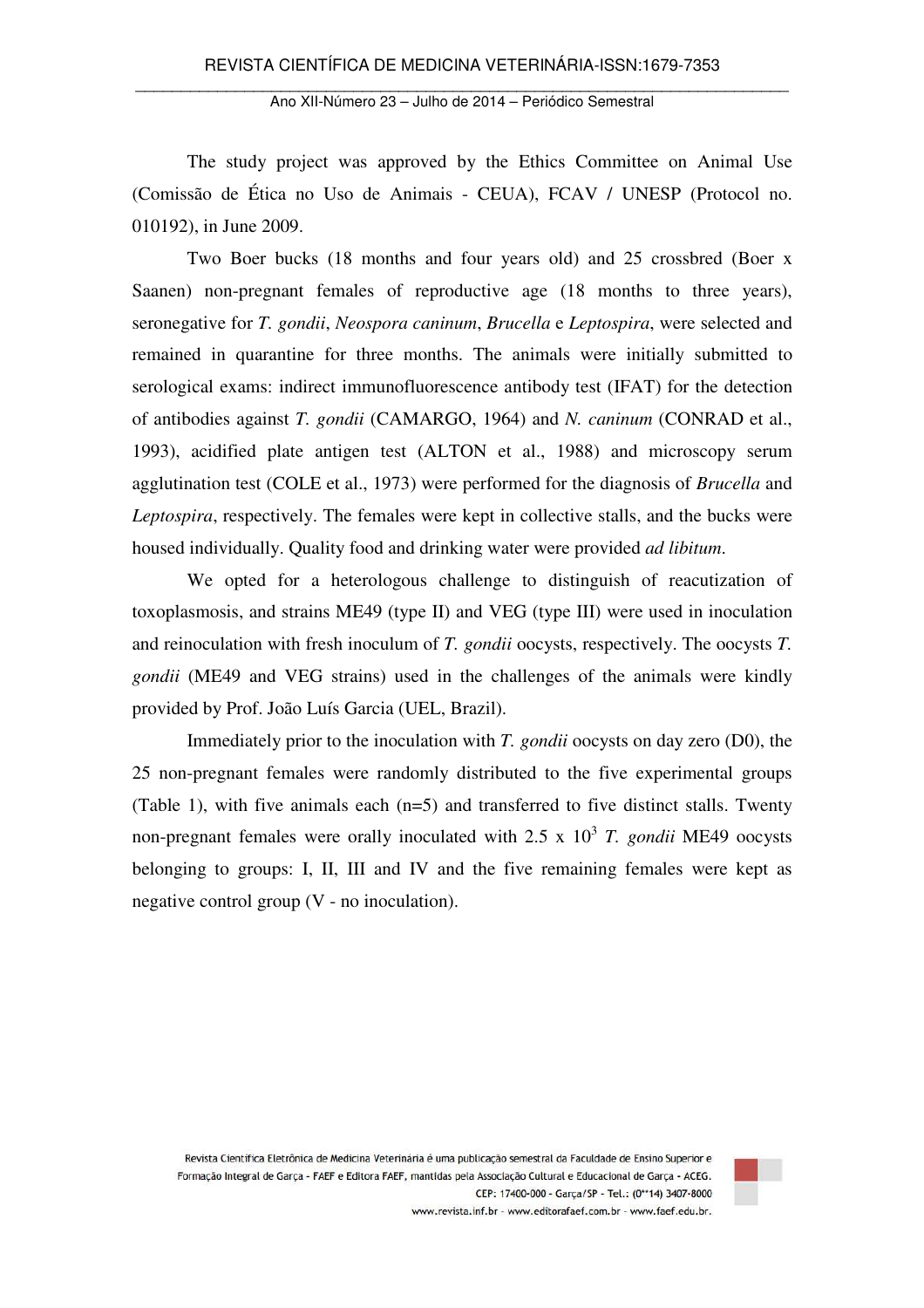| Group              |   |                        | Experimental inoculation |                   | Experimental reinoculation |           |                     |  |  |
|--------------------|---|------------------------|--------------------------|-------------------|----------------------------|-----------|---------------------|--|--|
|                    |   |                        | (ME49 strain)            |                   | (VEG strain)               |           |                     |  |  |
| and                |   | diagnosis              | titer IgG                |                   |                            | titer IgG |                     |  |  |
| number<br>of goats |   | $(IFAT \geq 64)$<br>of |                          | oocysts           | gestational                | (IFAT)    | Oocysts             |  |  |
|                    |   | gestation              | T. gondii                |                   | stage                      | T. gondii |                     |  |  |
| I <sub>5</sub>     |   | negative               | negative                 | $2.5 \times 10^3$ | initial                    | < 1,024   | $2,5 \times 10^{3}$ |  |  |
| $\mathbf{H}$       | 5 | negative               | negative                 | $2.5 \times 10^3$ | intermediate               | < 1,024   | $2.5 \times 10^3$   |  |  |
| III                | 5 | negative               | negative                 | $2.5 \times 10^3$ | final                      | < 1,024   | $2.5 \times 10^3$   |  |  |
| IV                 | 5 | negative               | negative                 | $2.5 \times 10^3$ | pregnant                   | < 1,024   | <b>SPS</b>          |  |  |
| V                  | 5 | negative               | negative                 | <b>SPS</b>        | pregnant                   | negative  | <b>SPS</b>          |  |  |

Table 1. Experimental design of goats that were non-inoculated, inoculated and reinoculated orally with *Toxoplasma gondii* oocysts.

IFAT: indirect immunofluorescence assay test.

SPS: sterile physiological solution.

 The reproductive management started when all the inoculated females with *T. gondii* ME49 oocysts of groups I, II, III and IV had titers IgG stabilized (IFAT<1,024). Hormone treatment was used for the induction and synchronization of ovulation (MAIA, 1997) to allow for mating to occur at a fixed time for all the females of the five experimental groups. At 35 days post-mating, the females underwent transabdominal ultrasonography to confirm the pregnancy. After of the confirmed the pregnancy, the ultrasound screenings were performed every 15 days until the end of gestation.

Fifteen pregnant females that had been previously infected (ME49 strain) belonging to groups I, II and III and had IgG titers stabilized (IFAT<1,024) were reinoculated orally with 2.5 x  $10^3$  T. *gondii* VEG oocysts (Table 1). In these groups, the experimental reinoculation were performed at different gestational stages (days of gestation), being: I – initial (40 days of gestion), II – intermediate (80 days of gestation) and III final (120 days of gestation). The remaining pregnant females comprised the positive (IV - infected) and negative (V - uninfected) control groups.

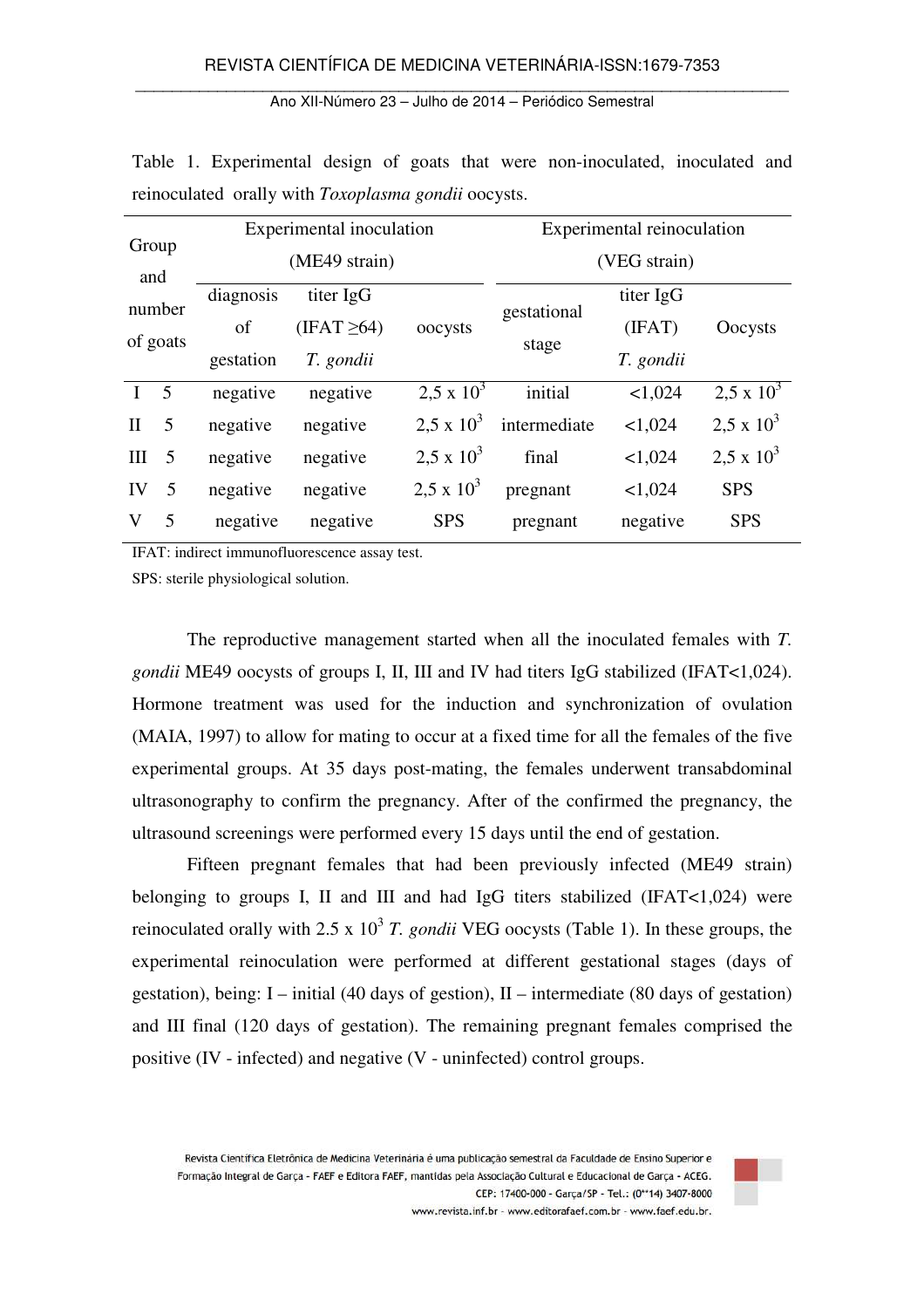Ano XII-Número 23 – Julho de 2014 – Periódico Semestral

Before and after natural mating, the males were examined for the presence of antibodies anti-*T. gondii, N. caninum, Brucella* and *Leptospira*.

On days 0 (prior to inoculation), three, six, nine, 15, 21 and every seven days post-inoculation (DPI), the animals underwent clinical tests (heart and respiratory rates and rectal temperature), and blood samples (10 mL/goat) were collected by jugular venipuncture using vacuum tubes without an anticoagulant.

For the experimental reinfections, the females underwent clinical tests and blood sampling at three days post-reinoculation (DPR) and then weekly until the end of gestation.

Serum anti-*Toxoplasma* IgG antibodies were measured by the IFAT (CAMARGO, 1964). The samples were considered positive when the IgG titers were  $\geq 64$  (FIGUEIREDO et al., 2001). The slides used for the IFAT were prepared with antigens from the RH strain (Sabin, 1941).

 The IFAT (CONRAD et al., 1993), buffered acidified plate antigen test (ALTON et al., 1988) and microscopy serum agglutination test (COLE et al., 1973) were performed for the diagnosis of *N. caninum*, *Brucella* and *Leptospira*, respectively. 2.4 *T. gondii* detection in the tissues of goats and offspring

All births were monitored by a veterinarian. After kidding, blood samples were collected from the goats (jugular venipuncture) and their offspring (heart blood and had not received colostrum) to perform the IFAT (CAMARGO 1964). Then, the animals were euthanized (AVMA, 2007) and necropsied to collect different tissues to *T. gondii* detection by bioassay and polymerase chain reaction (PCR).

The following tissue samples were collected from the adult goats and their offspring: central nervous system (CNS), lungs, heart, liver, spleen, kidneys and skeletal muscle, and only of the adult goats: ovaries, uterus and placenta. Each tissue was harvested in triplicate  $(2 \text{ cm}^3)$ .

For bioassay, there was a pooled of tissues to goats and other to offspring, and the isolation of *T. gondii* in the tissues was performed according to the methodology proposed by DUBEY (1998). In 50mL aliquot of each pooled of tissue was added autoclaved buffer solution (pH 7.2) and antibiotic. Subsequently, 0.3mL of aliquot

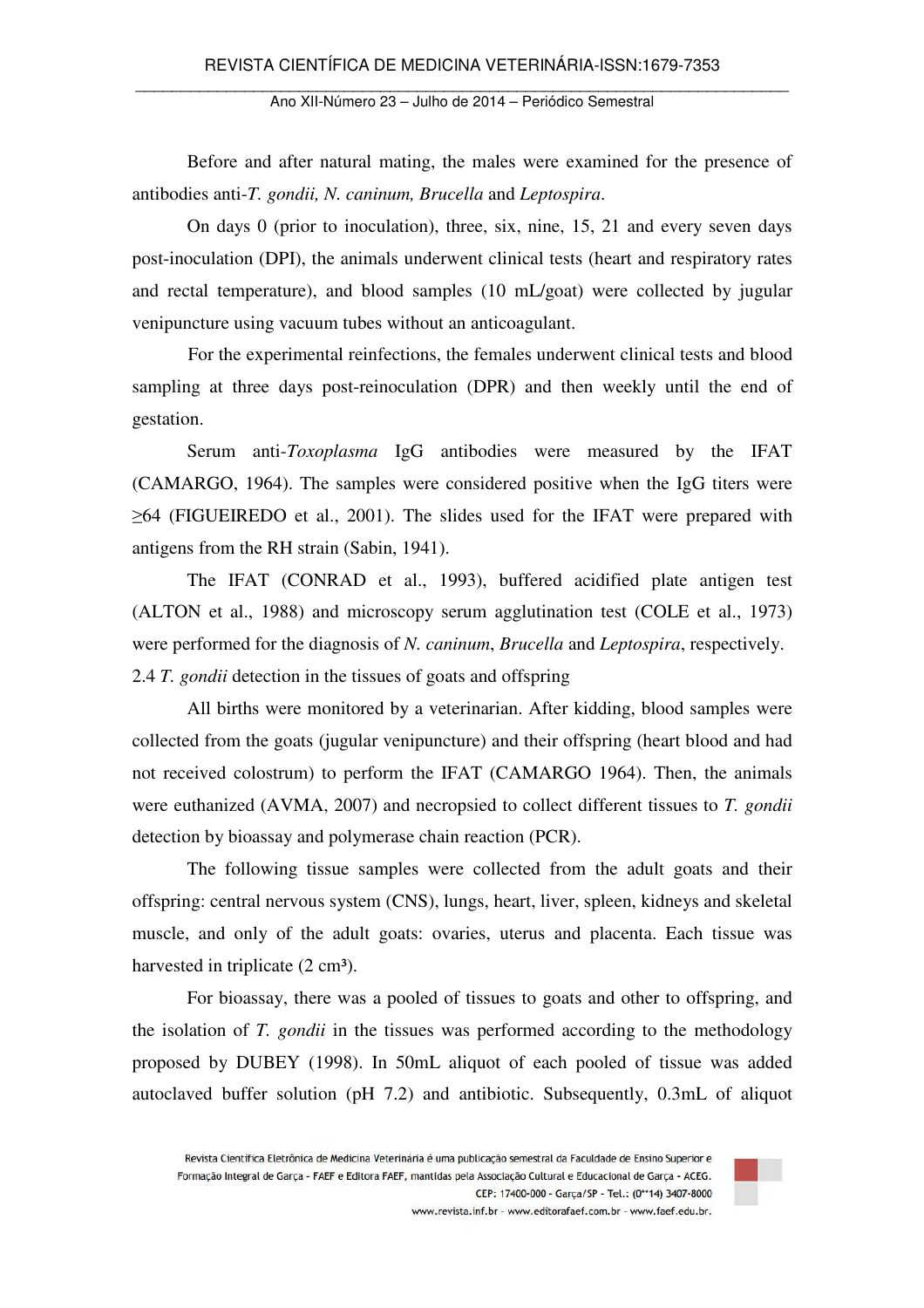diluted of each pooled of tissues of the goats and other of the offspring was inoculated intraperitoneally in mice, being six mice/ pooled of tissues. The mice were monitored daily for six weeks (COSTA et al., 1977) for clinical signs indicative of toxoplasmosis. Moreover, anti-*Toxoplasma* IgG antibodies (IFAT ≥32, CAMARGO, 1964) and brain cysts (DUBEY et al., 1998) were investigated in the mice.

For PCR, all the tissues collected from the goats and their offspring were processed separately and stored (-20°C) for later analysis recommended by FUENTES et al. (1996). The extraction of *T. gondii* DNA from animal tissue samples was performed with the Illustra TM Genomic Prep Cells & Tissue Mini Spin kit (GE Healthcare, USA). The use this kit involved the following steps: homogenization of animal tissue, lysis (incubated 56ºC for 1h, with frequent mixing (15min) by inversion), purification (ultra pure sterile water), wash and dry, elution and genomic DNA ready for downstream application.

Primers TOX4 (5'CGCTGCAGGGAGGAAGACGAAAGTTG'3) and TOX5 (5'CGCTGCAGACACAGTGCATCTGGATT'3) were used to amplify a 529-bp fragment (HOMAN et al., 2000). The reactions (final volume of 25µl) were prepared in microtubes containing the following reagents: 10mM Tris HCl pH 8.0, 50 mM KCl, 1.5 mM  $MgCl<sub>2</sub>$ , 0.2 mM dNTP, 10 pmol of each primer, 0.2 units of Taq DNA polymerase and 10ng of DNA template. Amplification of DNA from parasites were performed over 35 cycles in EP Mastercycler Gradient thermocycler (Eppendorf), using the following cycling conditions: 7min at 94ºC for denaturation in cycle one, followed by 35 cycles on 60s at 94ºC for denaturation, 60s at 60ºC for annealing and 60s at 72ºC for extension, cycle 35 was followed by a final extension of 10min at 72ºC. The amplicon was analyzed by electrophoresis on a 1.5% agarose gel with  $SYBR^{\circledast}$  safe DNA gel stain (Invitrogen) and than stained with ethidium bromide and recorded in a Gel Documentation System (UVP, USA).

#### **RESULTS**

After inoculation with *T. gondii* ME49 oocysts, the goats belonging at groups I, II, III and IV had alterations in rectal temperature, this did not was observed in the goats

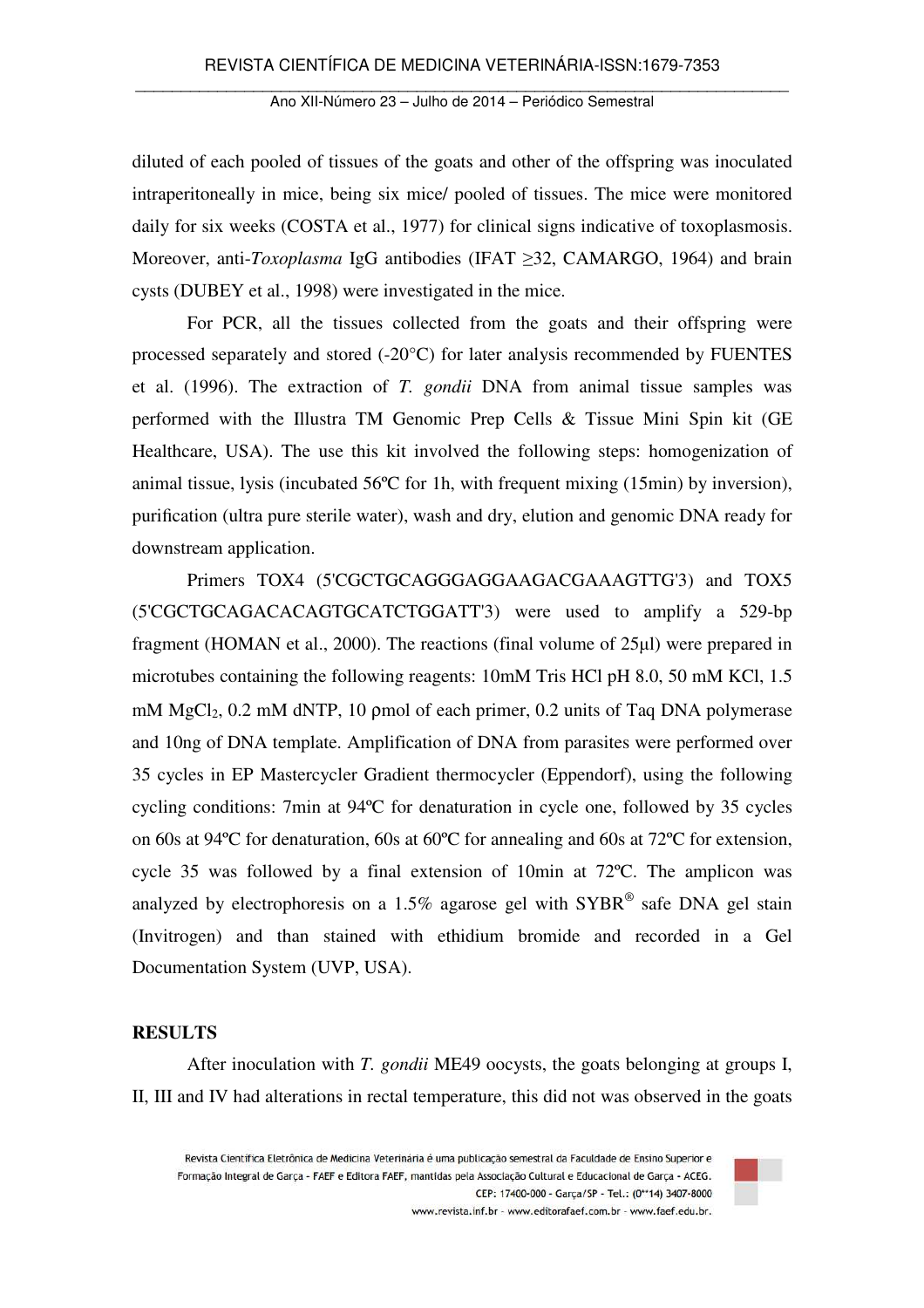of the group V (no-inoculation). Hyperthermia was verified at 3º and 9º days postinoculation (DPI) in all groups infected with *T. gondii*, being observed in the group IV a peak of the 40.2°C in the 9º DPI. In the 21º DPI were detected anti-*Toxoplasma* IgG antibodies (IFAT≥64) in all infected females with *T. gondii* which reached mean titers serum IgG as high as 16,384 (Table 2). In the 63º DPI, the IgG titers decreased (IFAT≥1,024), and in the 105º DPI the titers were lower than 1,024 (Table 2). The stabilization of the IgG titers below 1,024 was observed in all the females infected with *T. gondii* in the 119º DPI (Table 2), when started the reproductive management in all the experimental females.

Table 2. Mean IgG antibody titers (indirect immunofluorescence assay test  $-$  IFAT) of infected and reinfected goats with *Toxoplasma gondii*.

| Experimental    | Experimental groups* / Mean IgG titers (IFAT) |         |          |               |  |  |  |  |
|-----------------|-----------------------------------------------|---------|----------|---------------|--|--|--|--|
| day             | T                                             | II      | III      | $\mathbf{IV}$ |  |  |  |  |
| $21^{\circ}$    | 5,529.6                                       | 13107,2 | 9,830.4  | 11,468.8      |  |  |  |  |
| 28              | 12,288.0                                      | 16384,0 | 14,745.6 | 12,288.0      |  |  |  |  |
| 35              | 6,963.2                                       | 11468,8 | 13,107.2 | 10,649.6      |  |  |  |  |
| 42              | 9,830.4                                       | 14745,6 | 14,745.6 | 11,468.8      |  |  |  |  |
| 49              | 9,830.4                                       | 11885,6 | 11,878.4 | 16,384.0      |  |  |  |  |
| 56              | 6,553.6                                       | 13312,0 | 16,384.0 | 13,107.2      |  |  |  |  |
| 63              | 1,433.6                                       | 2662,4  | 2,048.0  | 2,252.8       |  |  |  |  |
| 70              | 4,915.2                                       | 13107,2 | 7,372.8  | 11,468.8      |  |  |  |  |
| 77              | 8,396.8                                       | 12288,0 | 7,168.0  | 9,420.8       |  |  |  |  |
| 84              | 3,072.0                                       | 4915,2  | 8,192.0  | 7,372.8       |  |  |  |  |
| 91              | 1,638.4                                       | 4915,2  | 8,192.1  | 3,276.8       |  |  |  |  |
| 98              | 1,587.2                                       | 3174,4  | 3,481.6  | 3,891.2       |  |  |  |  |
| 105             | 716.8                                         | 614,4   | 665.6    | 921.6         |  |  |  |  |
| 112             | 819.2                                         | 563,2   | 972.8    | 665.6         |  |  |  |  |
| 119             | 256,00                                        | 332,8   | 409.6    | 409.6         |  |  |  |  |
| 126             | 281.6                                         | 204,8   | 460.8    | 307.2         |  |  |  |  |
| $132^{99}$      | 332.8                                         | 358,4   | 204.8    | 288.0         |  |  |  |  |
| 14 <sub>O</sub> | 358.4                                         | 256,0   | 281.6    | 352.0         |  |  |  |  |
| 147             | 281.6                                         | 256,0   | 256.0    | 448.0         |  |  |  |  |
| 154             | 179.2                                         | 204,8   | 332.8    | 256.0         |  |  |  |  |
| 161             | 358.4                                         | 409,6   | 460.8    | 448.0         |  |  |  |  |
| 168             | 204.8                                         | 384,0   | 460.8    | 384.0         |  |  |  |  |
| 176             | 89.6                                          | 435,2   | 409.6    | 256.0         |  |  |  |  |
| 180             | 499.2                                         | 409,6   | 409.6    | 288.0         |  |  |  |  |
| 187             | 448.0                                         | 358,4   | 409.6    | 256.0         |  |  |  |  |
| 194             | 960.0                                         | 307,2   | 332.8    | 332.9         |  |  |  |  |
| 201             | 1,049.6                                       | 307,2   | 512.0    | 416.0         |  |  |  |  |
| 208             | 1,228.8                                       | 409,6   | 512.0    | 352.0         |  |  |  |  |
| 216             | 1,331.2                                       | 844,8   | 358.4    | 192.0         |  |  |  |  |
| 220             | 844.8                                         | 1075,2  | 358.4    | 192.0         |  |  |  |  |
| 227             | 563.2                                         | 1177,6  | 460.8    | 288.0         |  |  |  |  |
| 234             | 563.2                                         | 1331,2  | 512.0    | 416.0         |  |  |  |  |
| 241             | 870.4                                         | 921,6   | 332.8    | 352.0         |  |  |  |  |
| 248             | 870.4                                         | 1433,6  | 256.0    | 160.0         |  |  |  |  |
| 256             | 1,024.0                                       | 1433,6  | 1,152.0  | 256.0         |  |  |  |  |
| 260             | 896.0                                         | 672,0   | 1,280.0  | 320.0         |  |  |  |  |
| 267             | 716.8                                         | 576,0   | 1,152.0  | 192.0         |  |  |  |  |
| 274             | 1,066.7                                       | 341,3   | 768.0    | 256.0         |  |  |  |  |





www.revista.inf.br - www.editorafaef.com.br - www.faef.edu.br.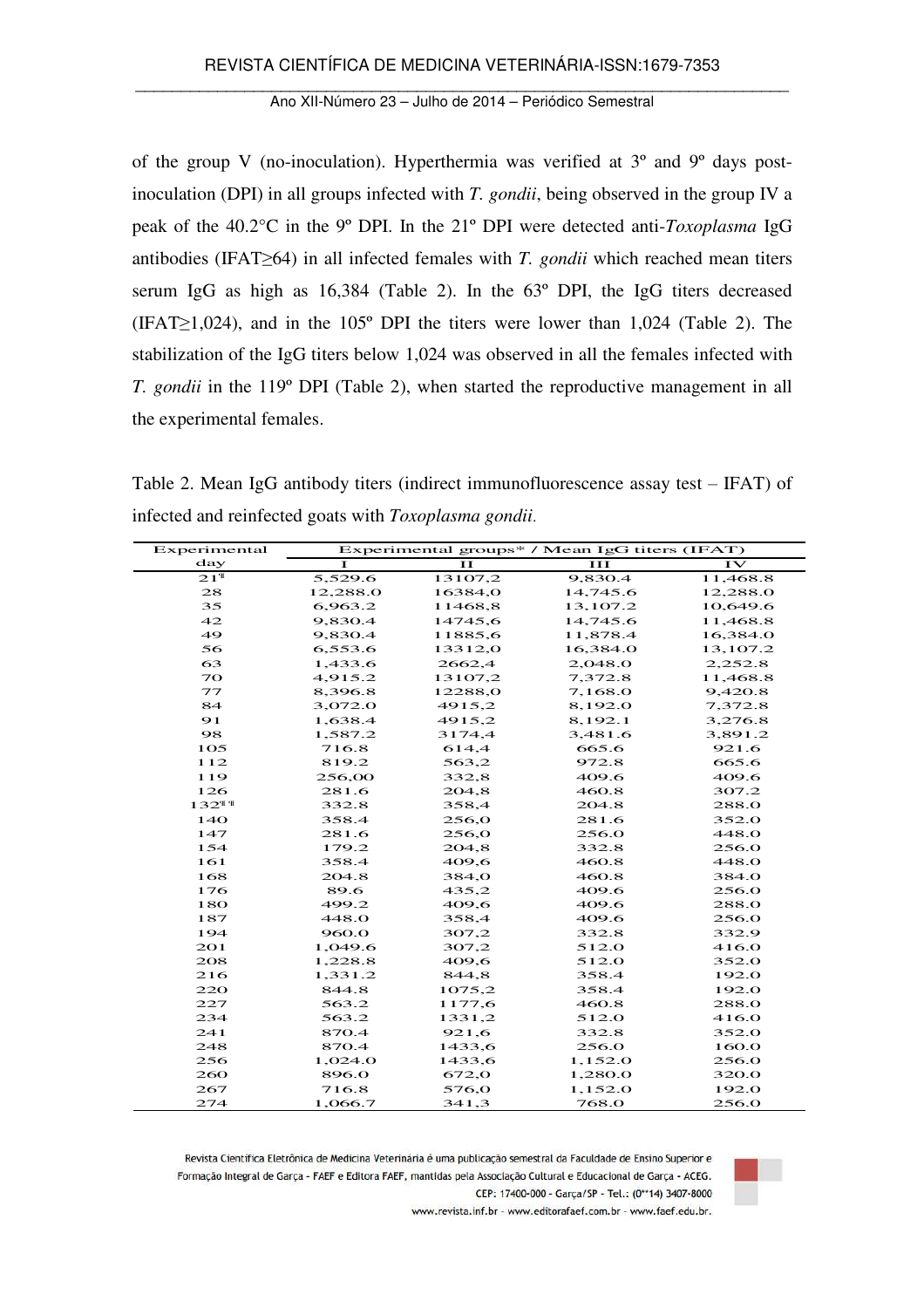$\P$  Days of seroconversion and  $\P$ <sup> $\P$ </sup> of mating.

\*Reinoculation (VEG strain): initial (I), intermediate (II) and final (III) gestational stage and inoculation (ME49 strain) - positive control (IV) with *T. gondii* oocysts.

The females of group V showed no anti-*Toxoplasma* IgG antibodies throughout the experimental period. It is worth noting that the bucks used in the present study were not infected with *T. gondii*, *N. caninum, Brucella* and *Leptospira* after natural mounting.

After reinoculation with *T. gondii* VEG oocysts (groups I, II and III), goats at different gestational stages (initial, intermediate and final) showed a relevant increase in IgG titers (IFAT>1,024, Table 2), being at 28 (I), 7 (II) and 3 (III) days postreinoculation. In the goats of group IV (only inoculation with *T. gondii* ME49 oocysts), the IgG titers remained below 1,024 throughout the gestation period (Table 2).

Dystocia and clinical disorders in offsprings (malformation body, stillbirth and weakness) were diagnosed by a veterinarian, only during the kidding of the reinfected groups with *T. gondii* VEG strain ( groups I, II and III). The problems affected 57.1% (I), 75.0% (II) and 16.7% (III) of the offspring of goats reinfected with *T. gondii* in the initial, intermediate and final gestational stage, respectively (Table 3). Furthermore, all the offspring of the reinfected goats (VEG strain) and some offspring of the infected goats (ME49 strain, group IV) exhibited anti-*Toxoplasma* IgG antibodies (IFAT ≥64; Table 3).



Revista Científica Eletrônica de Medicina Veterinária é uma publicação semestral da Faculdade de Ensino Superior e Formação Integral de Garça - FAEF e Editora FAEF, mantidas pela Associação Cultural e Educacional de Garça - ACEG. CEP: 17400-000 - Garça/SP - Tel.: (0\*\*14) 3407-8000 www.revista.inf.br - www.editorafaef.com.br - www.faef.edu.br.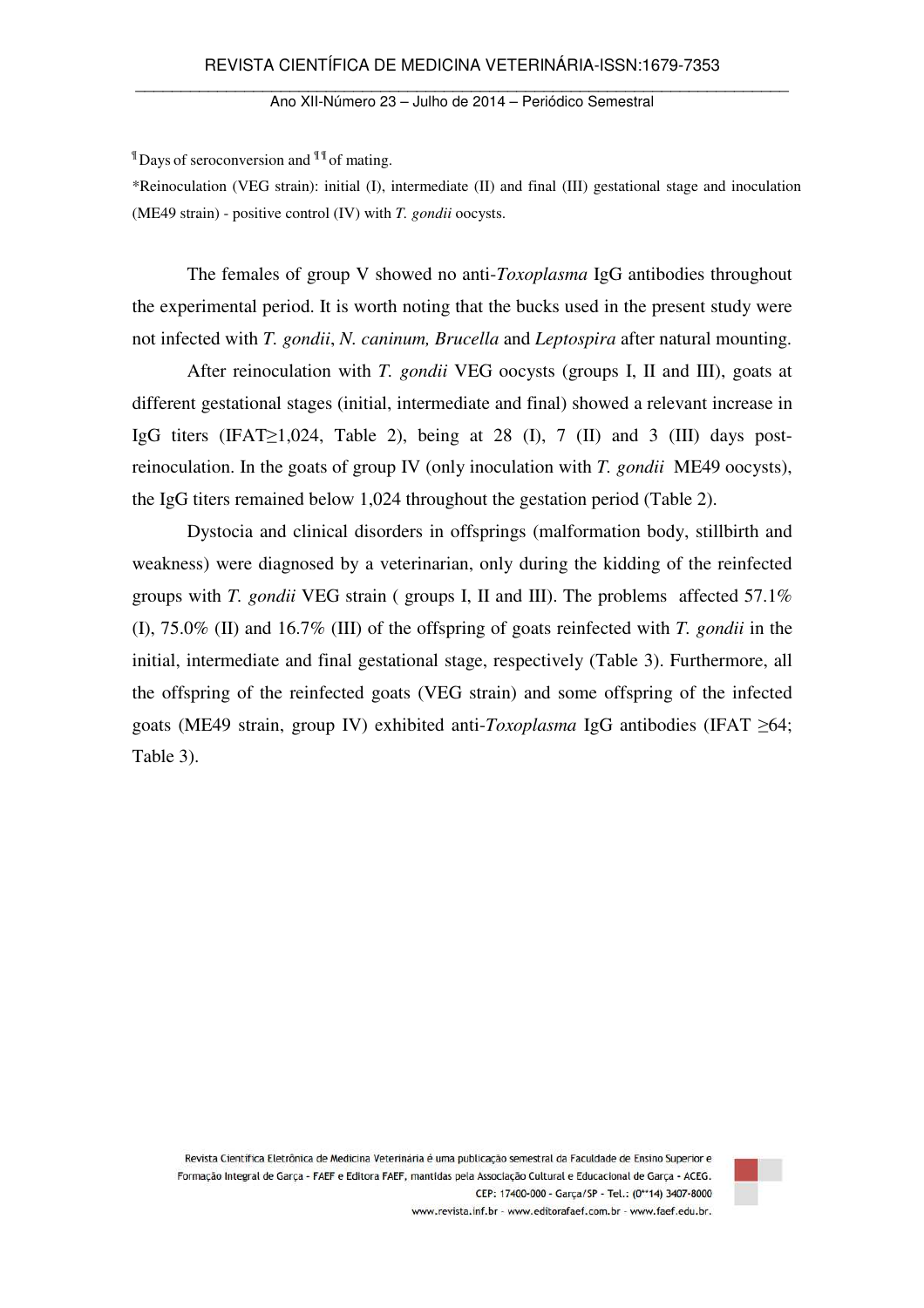Ano XII-Número 23 – Julho de 2014 – Periódico Semestral

Table 3. Percentage (%) of clinical disorders during the kidding and positive titulation (+) of anti-*Toxoplasma* IgG antibodies in non-infected, infected and reinfected goats with *T. gondii* and their offspring.

|                         | Number                        | Quantity       |          | Clinical disorders           |           | Titulation anti-Toxoplasma       |  |
|-------------------------|-------------------------------|----------------|----------|------------------------------|-----------|----------------------------------|--|
| $\mbox{Group}^*$        | of the                        | of             |          | (kidding)                    |           | IgG antibodies (IFAT $\geq 64$ ) |  |
|                         | goat                          | offspring      | Goats    | offspring                    |           | Offspring                        |  |
|                         | 610                           | 1              | normal   | malformation body            | $\ddot{}$ | $\ddot{}$                        |  |
|                         | 859                           | $\overline{2}$ | normal   | normal                       | $+$       | $+$ and $+$                      |  |
| I                       | 907                           | $\mathbf{1}$   | normal   | malformation body            | $+$       | $\ddot{}$                        |  |
|                         | 980                           | $\overline{2}$ |          | dystocia malformation bodies | $\pm$     | $+$ and $+$                      |  |
|                         | 1128                          | $\mathbf 1$    | normal   | normal                       | $\ddot{}$ | $\ddot{}$                        |  |
|                         | Total                         | 7              | 20.0%    | 57.1%                        | 100%      | 100%                             |  |
|                         | 858                           | $\overline{2}$ | normal   | normal                       | $+$       | $+$ and $+$                      |  |
|                         | 1087                          | $\overline{2}$ | normal   | weak (two)                   | $\ddot{}$ | $+$ and $+$                      |  |
| $\mathbf{I}$            | 1107                          | $\mathbf{1}$   | normal   | malformation body            | $\ddot{}$ | $\ddot{}$                        |  |
|                         | 1120                          | $\mathbf{1}$   | normal   | weak                         | $\pm$     | $\ddot{}$                        |  |
|                         | 1121                          | $\overline{2}$ | dystocia | stillbirths                  | $+$       | $+$ and $+$                      |  |
|                         | Total                         | 8              | 20.0%    | 75.0%                        | 100%      | 100%                             |  |
|                         | 995                           | $\overline{2}$ | normal   | normal                       | $+$       | $+$ and $+$                      |  |
|                         | 999                           | $\mathbf{1}$   | normal   | normal                       | $\ddot{}$ | $+$                              |  |
| III                     | 1024                          | 1              | dystocia | stillbirth                   | $\ddot{}$ | $\ddot{}$                        |  |
|                         | 1131                          | $\mathbf{1}$   | normal   | normal                       | $\ddot{}$ | $\ddot{}$                        |  |
|                         | 1161                          | $\mathbf{1}$   | normal   | normal                       | $+$       | $+$                              |  |
|                         | Total                         | 6              | 20.0%    | 16.7%                        | 100%      | 100%                             |  |
|                         | 699                           | $\mathbf{1}$   | normal   | normal                       | $\ddot{}$ | $\ddot{}$                        |  |
|                         | 873<br>$\mathbf{1}$<br>normal |                | normal   | $\pm$                        |           |                                  |  |
| IV                      | 1096                          | 1              | normal   | normal                       | $\ddot{}$ |                                  |  |
|                         | 1099                          | 1              | normal   | normal                       | $\pm$     | $\ddag$                          |  |
|                         | 1124                          | $\overline{2}$ | normal   | normal                       | $+$       | $+$ and $-$                      |  |
|                         | Total                         | 6              | $0\%$    | $0\%$                        | 100%      | 50.0%                            |  |
|                         | 491                           | 3              | normal   | normal                       |           | $-$ (all)                        |  |
|                         | 566                           | $\overline{c}$ | normal   | normal                       |           | $-$ (all)                        |  |
| $\overline{\mathsf{V}}$ | 893                           | 3<br>normal    |          | normal                       |           | $-$ (all)                        |  |
|                         | 993                           | $\mathbf{1}$   | normal   | normal                       |           |                                  |  |
|                         | 1084                          | 1              | normal   | normal                       |           |                                  |  |
|                         | Total                         | 10             | $0\%$    | $0\%$                        | $0\%$     | $0\%$                            |  |

IFAT: indirect immunofluorescence assay test. (-) negative.

\*Reinoculation (VEG strain): initial (I), intermediate (II) and final (III) gestational stage, inoculation (ME49 strain) – positive control (IV) and no inoculation – negative control (V) with *T. gondii* oocysts.

Revista Científica Eletrônica de Medicina Veterinária é uma publicação semestral da Faculdade de Ensino Superior e Formação Integral de Garça - FAEF e Editora FAEF, mantidas pela Associação Cultural e Educacional de Garça - ACEG. CEP: 17400-000 - Garça/SP - Tel.: (0\*\*14) 3407-8000



www.revista.inf.br - www.editorafaef.com.br - www.faef.edu.br.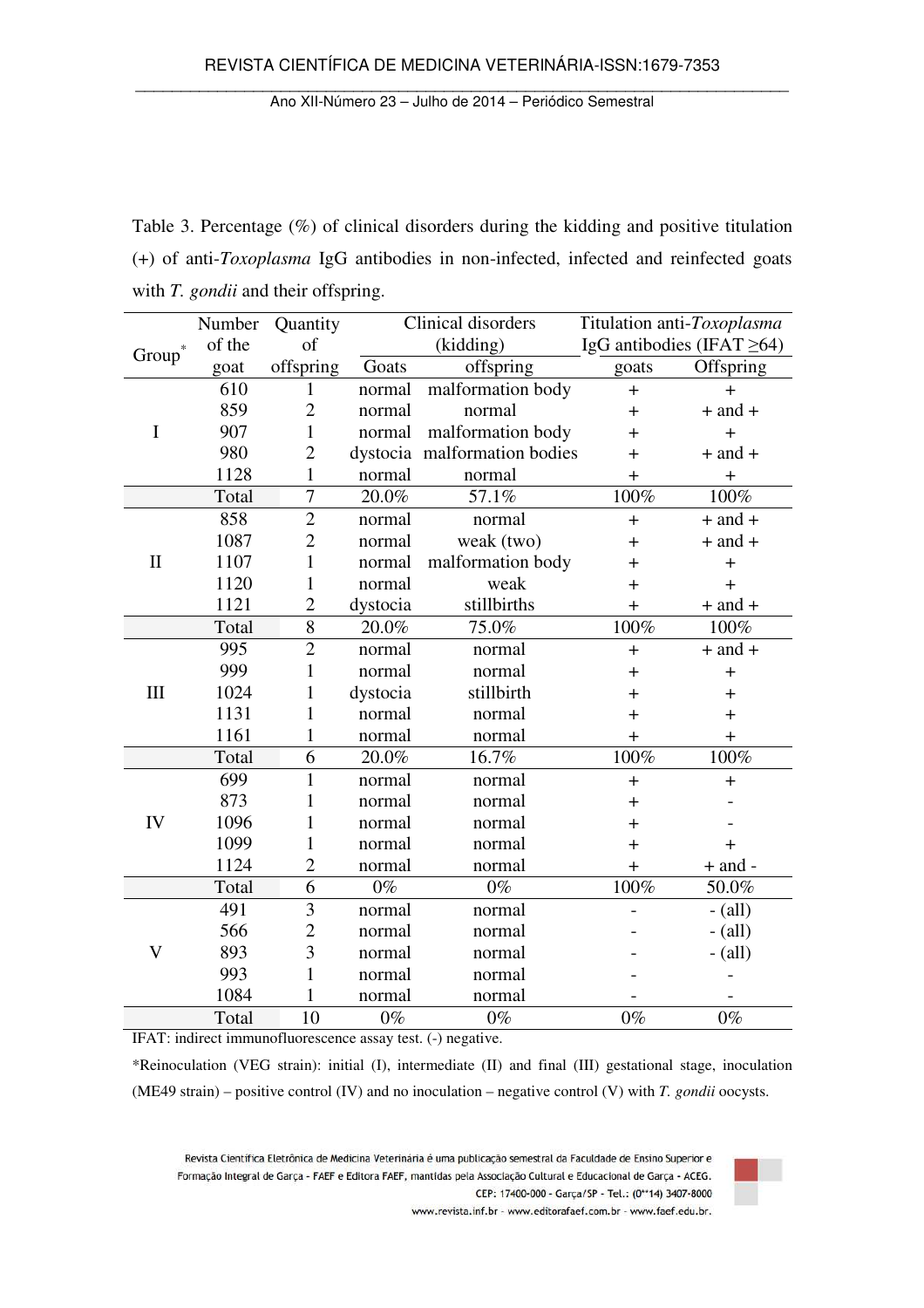Notably, no goats received anthelmintic treatment throughout the experiment, and the ultrasound screenings did not reveal fetal abnormalities.

The bioassay (Table 4) and PCR (Table 5) results confirmed the presence of *T. gondii* in tissue samples of the infected (ME49 strain) and reinfected (VEG strain) goats and their offspring. This was not diagnosed in any tissue of goats and offspring belonging to GV. *T. gondii* tissue parasitism was confirmed by positive serology (IFAT-IgG  $\geq$ 32) of the mice inoculated with the pool of tissue collected from infected (ME49 strain) and reinfected (VEG strain) goats and their offspring, and in some cases parasitism was also confirmed by the detection of bradyzoite-containing brain cysts (Table 4).

| Group <sup>*</sup> and Quantity<br>number of |      | of             |           | Titulation anti-Toxoplasma IgG<br>antibodies in mice (IFAT $\geq$ 32) | T. gondii brain cysts in<br>mice |             |  |
|----------------------------------------------|------|----------------|-----------|-----------------------------------------------------------------------|----------------------------------|-------------|--|
| the goat                                     |      | offspring      | goats     | offspring                                                             | goats                            | offspring   |  |
|                                              | 610  | L              | $\ddot{}$ | $+$                                                                   | $+$                              | $+$         |  |
|                                              | 859  | 2              | $\ddot{}$ | $+$ and $+$                                                           | $+$                              | $+$ and $-$ |  |
| Ι                                            | 907  |                | $\ddot{}$ | $+$                                                                   |                                  |             |  |
|                                              | 980  | 2              | $+$       | $+$ and $+$                                                           |                                  | $-$ and $-$ |  |
|                                              | 1128 |                | $\pm$     | $+$                                                                   |                                  |             |  |
|                                              | 858  | $\overline{2}$ | $+$       | $+$ and $+$                                                           |                                  | $-$ and $-$ |  |
|                                              | 1087 | 2              | $\ddot{}$ | $+$ and $+$                                                           |                                  | $-$ and $-$ |  |
| $\mathbf{I}$                                 | 1107 |                | $\pm$     | $\ddot{}$                                                             |                                  |             |  |
|                                              | 1120 |                | $\pm$     | $\ddot{}$                                                             |                                  |             |  |
|                                              | 1121 | 2              | $\pm$     | $+$ and $+$                                                           | $\div$                           |             |  |
|                                              | 995  | $\overline{2}$ | $+$       | $+$ and $+$                                                           |                                  | $-$ and $-$ |  |
|                                              | 999  |                | $\ddot{}$ | $+$                                                                   | $\ddot{}$                        |             |  |
| $\mathop{\rm III}$                           | 1024 |                | $\pm$     | $\pm$                                                                 | $\ddot{}$                        | $\ddot{}$   |  |
|                                              | 1131 |                | $\pm$     | $\ddot{}$                                                             | $\pm$                            | $\pm$       |  |
|                                              | 1161 |                | $\pm$     | $\ddot{}$                                                             | $\pm$                            | $\pm$       |  |
|                                              | 699  |                | $+$       | $\pm$                                                                 |                                  |             |  |
| IV                                           | 873  |                | $\ddot{}$ | $\pm$                                                                 | $\pm$                            | ┿           |  |
|                                              | 1096 | $\pm$          |           | $\ddot{}$                                                             |                                  |             |  |
|                                              | 1099 |                | $\pm$     | ┿                                                                     | ┿                                |             |  |
|                                              | 1124 |                | $\pm$     | $+$ and $+$                                                           | $\pm$                            | $+$ and $-$ |  |

Table 4. Results of the bioassay using mice that were inoculated with tissue fragments of infected and reinfected goats with *Toxoplasma gondii* and their offspring.

IFAT: indirect immunofluorescence assay test. (+) positive and (-) negative.

Revista Científica Eletrônica de Medicina Veterinária é uma publicação semestral da Faculdade de Ensino Superior e Formação Integral de Garça - FAEF e Editora FAEF, mantidas pela Associação Cultural e Educacional de Garça - ACEG. CEP: 17400-000 - Garça/SP - Tel.: (0\*\*14) 3407-8000



www.revista.inf.br - www.editorafaef.com.br - www.faef.edu.br.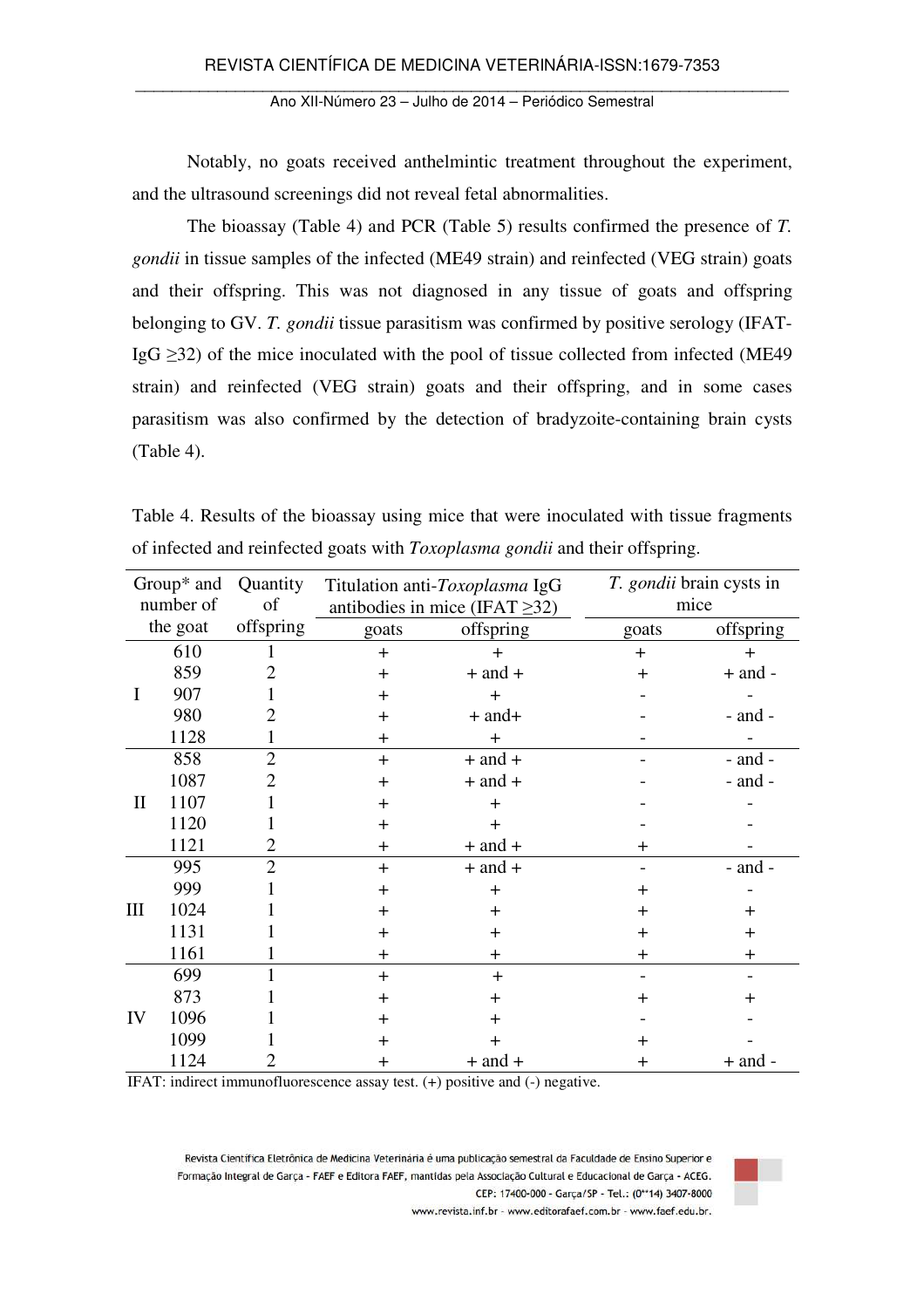\*Reinoculation (VEG strain): initial (I), intermediate (II) and final (III) gestational stage and inoculation (ME49 strain) – positive control (IV) with *T. gondii* oocysts.

*T. gondii* DNA was detected by PCR in the tissues of the infected (ME49 strain) and reinfected (VEG strain) goats and their offspring. The diaphragm was the most infected tissue with *T. gondii* DNA and GI animals had the highest tissue presence of genetic material of this protozoan (Table 5). The quantity of tissue with *T. gondii*  genetic material varied in the offspring of the goats infected (spleen, diaphragm and skeletal muscle) and reinfected with *T. gondii* (Table 5): diaphragm, brain, spleen and skeletal muscle (initial stage of gestation); lungs and skeletal muscle (intermediate stage of gestation); and brain, lungs and heart (final stage of gestation).



Revista Científica Eletrônica de Medicina Veterinária é uma publicação semestral da Faculdade de Ensino Superior e Formação Integral de Garça - FAEF e Editora FAEF, mantidas pela Associação Cultural e Educacional de Garça - ACEG. CEP: 17400-000 - Garça/SP - Tel.: (0\*\*14) 3407-8000 www.revista.inf.br - www.editorafaef.com.br - www.faef.edu.br.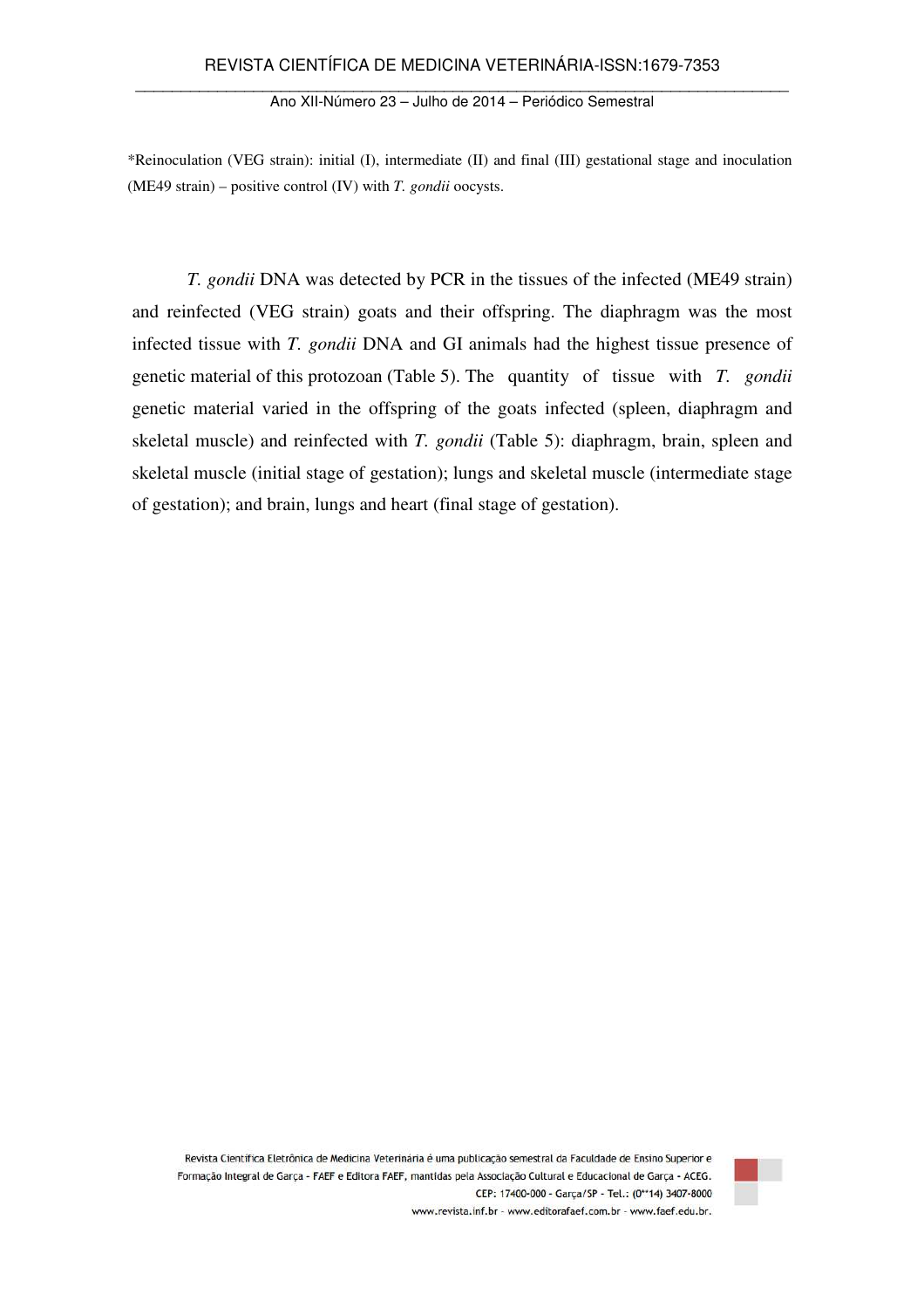## REVISTA CIENTÍFICA DE MEDICINA VETERINÁRIA-ISSN:1679-7353

#### Ano XII-Número 23 – Julho de 2014 – Periódico Semestral

- 1 Table 5. Results positive (+) and negative (-) of the polymerase chain reaction (PCR) to detect of *T. gondii* genetic material from tissues
- 2 samples of the infected and reinfected goats with *T. gondii* and their offspring.

| Group       | * Number of | Quantity               |                |          | Detection of T. gondii genetic material (PCR) in tissues <sup>**</sup> |          |                         |                |                         | of goats / offspring $($ ; $)$ | goats                            | Total positive |
|-------------|-------------|------------------------|----------------|----------|------------------------------------------------------------------------|----------|-------------------------|----------------|-------------------------|--------------------------------|----------------------------------|----------------|
|             | the goat    | of offspring           | bra            | lun      | hea                                                                    | diap     | spl                     | kid            | liv                     | sk. m                          | ut ov                            | tissues        |
|             | 610         |                        | $-/-$          | $-/-$    | $-/-$                                                                  | $+/+$    | $+/+$                   | $+/+$          | $+/+$                   | $+/+$                          | $+$<br>$\overline{\phantom{0}}$  | 11             |
|             | 859         |                        | $-/-; -$       | $-/-; -$ | $-/-; -$                                                               | $+/-;+$  | $-/-$                   | $-/-; -$       | $+/-$                   | $+/-$                          |                                  | 9              |
|             | 907         |                        | $-/+$          | $-/-$    | $+/-$                                                                  | $+/-$    | $+/+$                   | $-/-$          | $-/-$                   | $-/-$                          |                                  |                |
|             | 980         |                        | $-/-$          | $-/-; -$ | $-/-; -$                                                               | $-/-$    | $-/-; -$                | $-/-; -$       | -/-;-                   | $-Un$                          | ┿                                |                |
|             | 1128        |                        | $-/+$          | -/-      | $+/-$                                                                  | $+/-$    | $+/-$                   | $-/+$          | -/-                     | $-/+$                          | $\pm$                            |                |
|             |             | Total positive tissues | $\overline{3}$ | $\bf{0}$ | $\mathbf{2}$                                                           | 9        | 6                       | 3              | $\overline{\mathbf{4}}$ | 5                              | 3<br>$\overline{2}$              | 37             |
|             | 858         | 2                      | $+/-; -$       | $+/-;+$  | $-/-; -$                                                               | $-/-; -$ | $-/-; -$                | $-/-; -$       | $-/-; -$                | $+/-; -$                       |                                  |                |
|             | 1087        |                        | $-/-; -$       | $-/-; -$ | $+/-;+$                                                                | $-/-; -$ | $-/-$                   | $-/-; -$       | $-/-; -$                | $+/-;+$                        | $\pm$                            |                |
| $\mathbf H$ | 1107        |                        | $-/-$          | $+/+$    | $-/-$                                                                  | $-/-$    | $-/-$                   | $-/-$          | $-/-$                   | $-/-$                          |                                  |                |
|             | 1120        |                        | $-/-$          | $-/+$    | $-/-$                                                                  | $+/-$    | $-/-$                   | $-/+$          | $-/-$                   | $+/+$                          | $\pm$                            |                |
|             | 1121        |                        | $+/-; -$       | $-/-; -$ | -/-;-                                                                  | $+$ /Un  | $-/-;$ Un               | $-/-$          | $-/-; -$                | Un                             |                                  |                |
|             |             | Total positive tissues | $\overline{3}$ | 6        | 3                                                                      | 3        |                         | $\overline{2}$ | $\bf{0}$                | 6                              | $\overline{2}$<br>$\overline{2}$ | 28             |
|             | 995         | 2                      | $-/-; -$       | $+/-;+$  | $-/-; -$                                                               | $+/-; -$ | $-/-; -$                | $-/-; -$       | $-/-; -$                | $-/-; -$                       | $+$                              |                |
|             | 999         |                        | $-/+$          | $+/-$    | $-/+$                                                                  | $+/+$    | $-/-$                   | $-/-$          | $+/-$                   | $Un/+$                         |                                  |                |
| Ш           | 1024        |                        | $+/+$          | $-/+$    | $+/-$                                                                  | $+/+$    | $-/-$                   | $-/-$          | $-/-$                   | $-/Un$                         |                                  |                |
|             | 1131        |                        | $+/-$          | $-/-$    | $-/+$                                                                  | $-/+$    | $+/-$                   | $-/-$          | +/-                     | $-Un$                          |                                  |                |
|             | 1161        |                        | $+/+$          | -/-      | -/-                                                                    | $-/-$    | $+/+$                   | -/-            | $-/-$                   | $-/-$                          |                                  |                |
|             |             | Total positive tissues | 6              | 5        | 3                                                                      | 6        | $\overline{\mathbf{3}}$ | $\bf{0}$       | $\overline{2}$          |                                |                                  | 28             |
|             | 699         |                        | $-/-$          | $-/-$    | $-/-$                                                                  | $-/-$    | $+/+$                   | $-/-$          | $-/-$                   | $-/-$                          |                                  | $\overline{2}$ |
| IV          | 873         |                        | $-/-$          | $-/-$    | $-/-$                                                                  | $+/-$    | $-/+$                   | $+/-; -$       | $-/-$                   | $-/-$                          |                                  |                |
|             | 1096        |                        | $-/+$          | $-/-$    | $-/-$                                                                  | $+/+$    | $-/+$                   | $-/-$          | $-/-$                   | $-/-$                          |                                  |                |
|             | 1099        |                        | $+/-$          | $-/-$    | $-/-$                                                                  | $Un/+$   | $+/+$                   | $+/-$          | $+/-$                   | $+/+$                          | $\pm$                            | 10             |
|             | 1124        |                        | $-/-$          | $-/-;+$  | $-/-:-$                                                                | $+/-; -$ | $-/-$ ;-                | $-/-; -$       | $+/-$                   | $-/- + ; +$                    |                                  | 8              |

Revista Científica Eletrônica de Medicina Veterinária é uma publicação semestral da Faculdade de Ensino Superior e Formação Integral de Garça - FAEF e Editora FAEF, mantidas pela Associação Cultural e Educacional de Garça - ACEG. CEP: 17400-000 - Garca/SP - Tel.: (0\*\*14) 3407-8000

www.revista.inf.br - www.editorafaef.com.br - www.faef.edu.br.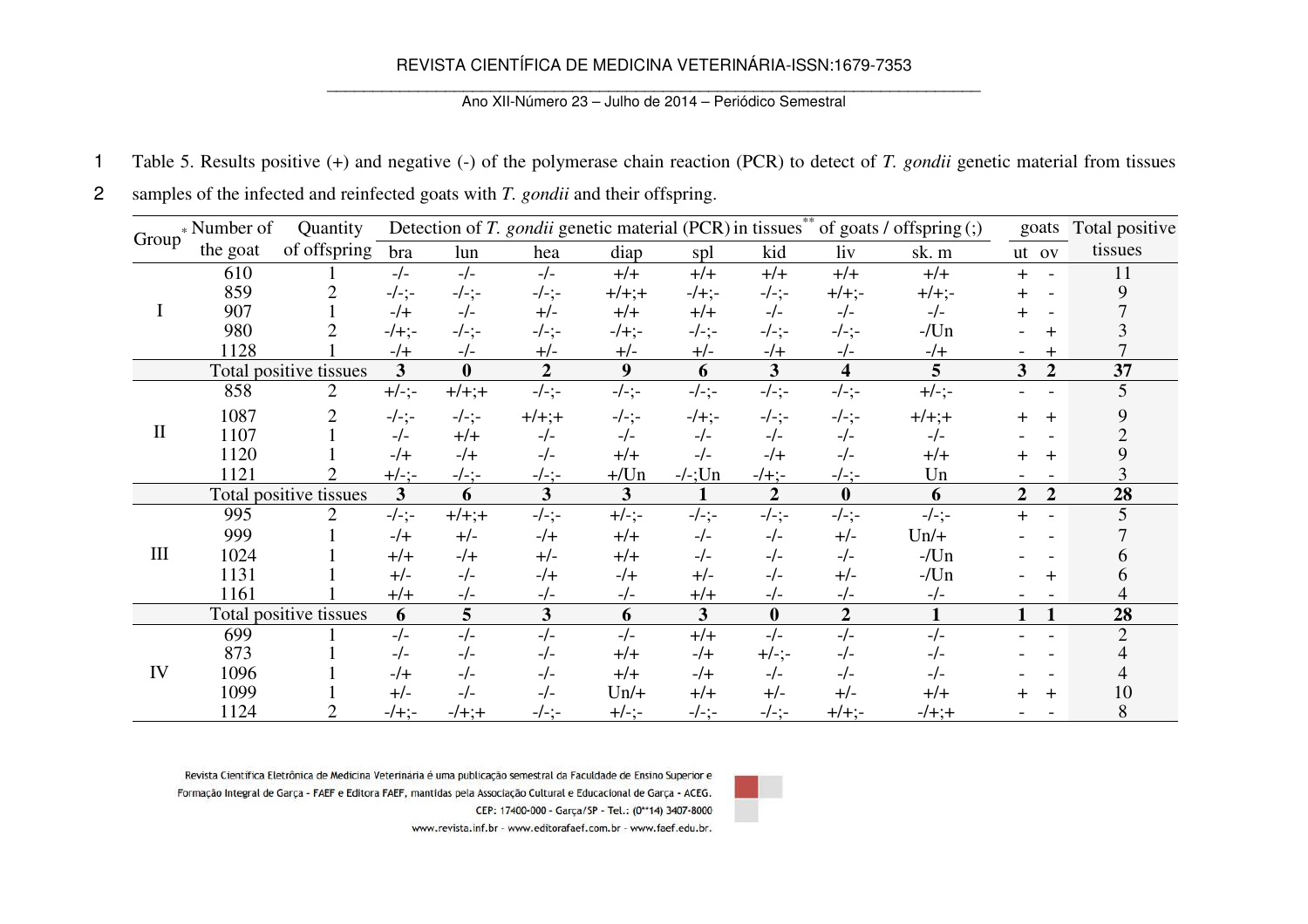## REVISTA CIENTÍFICA DE MEDICINA VETERINÁRIA-ISSN:1679-7353

Ano XII-Número 23 – Julho de 2014 – Periódico Semestral

| tissues<br>rotal a<br>positive                                                      |                         |              |                                |              |             |                   |                     |                          |                   |
|-------------------------------------------------------------------------------------|-------------------------|--------------|--------------------------------|--------------|-------------|-------------------|---------------------|--------------------------|-------------------|
| $\mathbf{r}$<br>Fotal                                                               |                         |              | --                             |              |             |                   |                     |                          |                   |
| $\mathbf{r}$ $\mathbf{r}$<br>$\sim$<br>*Reinoculation<br>' VEC<br>1mitial<br>strain | and<br>intermediate (II | HI)<br>tınal | estational a<br>$\alpha$<br>20 | and<br>stage | noculation! | DIE 19.<br>strain | control<br>positive | $\sim$<br>(IV)<br>with . | oocysts.<br>gondu |

\*\* bra=brain, lun=lungs, hea=heart, diap=diaphragm, spl=spleen, kid=kidneys, liv=liver, sk. m= skeletal muscle, ut=uterus, ov=ovaries. (Un) unrealized.



Revista Científica Eletrônica de Medicina Veterinária é uma publicação semestral da Faculdade de Ensino Superior e Formação Integral de Garça - FAEF e Editora FAEF, mantidas pela Associação Cultural e Educacional de Garça - ACEG. CEP: 17400-000 - Garca/SP - Tel.: (0\*\*14) 3407-8000 www.revista.inf.br - www.editorafaef.com.br - www.faef.edu.br.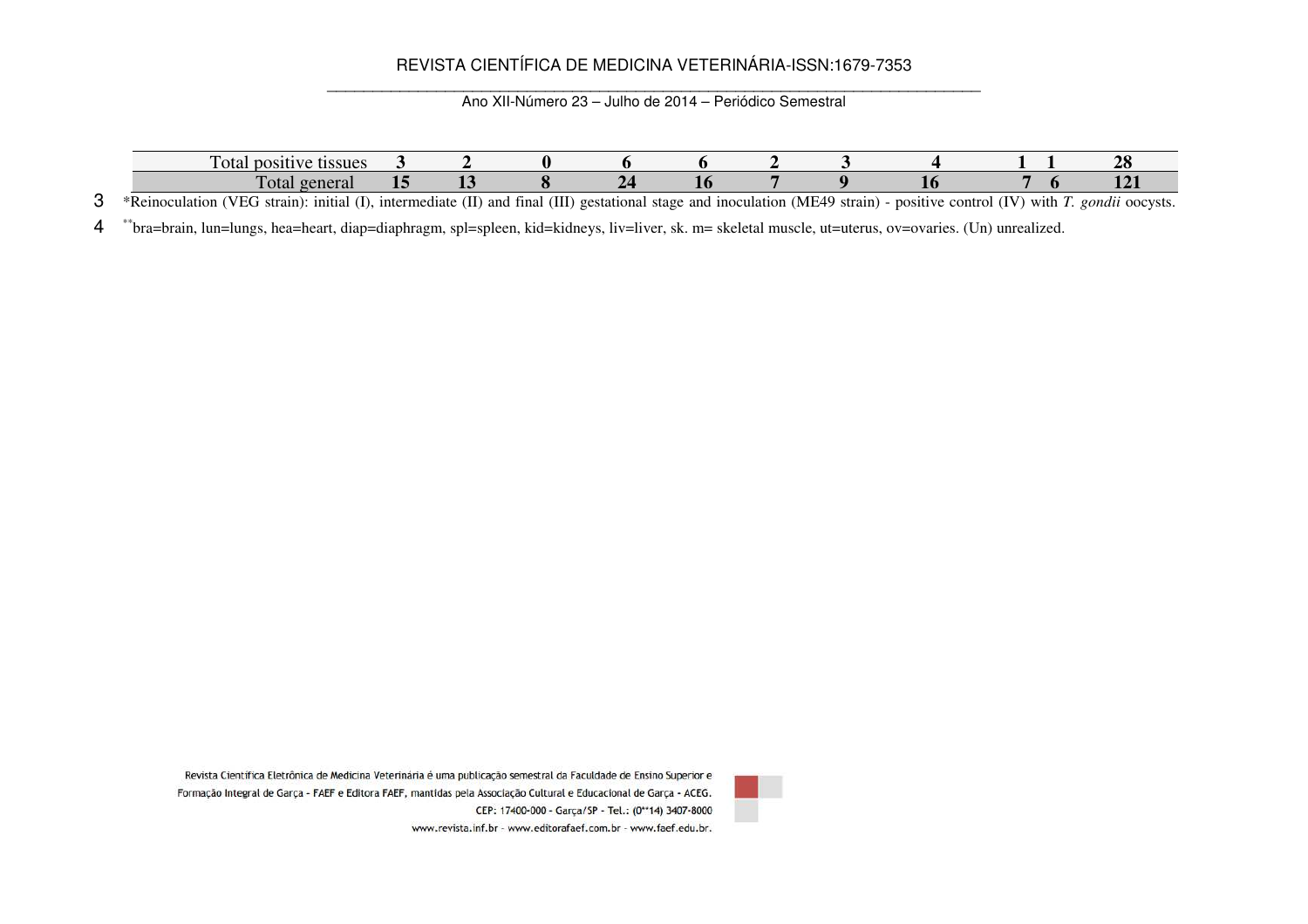## **DISCUSSION**

The clinical, serological and tissue parasitism results achieved in this study showed distinct situations between the toxoplasmic infection and reinfection and also in the congenital transmission of *T. gondii* in goats, exposed to different strains of the *T. gondii* (ME 49 and VEG strain). The toxoplasmosis in goats and congenital transmission by *T. gondii* were confirmed by presence of anti-*Toxoplasma* IgG antibodies and tissue parasitism by *T. gondii*, in goats infected (ME49 strain) and reinfected (VEG strain) with *T. gondii* and their offsprings. These diagnosis were performed by IFAT, bioassay and PCR, techniques commonly used in Veterinary Medicine (ABOUZEID et al., 2010; WIENGCHAROEN et al., 2011; GARCIA et al., 2012).

In the toxoplasmic infection, all the females had temperature increase postinoculation with *T. gondii* ME49 oocyts, and the anti-*Toxoplasma* IgG antibodies detected in these females after of the seroconversion remained high for several days. Only when the IgG titers had stabilized in the infected goats with *T. gondii* (ME49 strain), indicating chronic toxoplasmosis (DUBEY and KIRKBRIDE, 1989), was performed the reproductive management in all experimental females. This served to rule out any chance of the animals experiencing acute infection (ME49 strain) at the time of fertilization and experimental reinoculation (VEG strain) with *T. gondii*, in different gestational stages (initial, intermediate and final).

The goats reinfected with *T. gondii* VEG strain, in different gestational stages, showed a relevant increase in IgG titers post-reinoculation with *T. gondii* oocysts, indicative of acute toxoplasmosis (DUBEY and KIRKBRIDE, 1989) and only during kidding, all monitored by a veterinarian, were diagnosed clinical disorders in the animals. This suggests that the protection conferred by one strain of *T. gondii* may have been breached by reinfection with a strain belonging to another genotype (DAO et al., 2001). In other hand, the infected group with *T. gondii* ME49 strain (only inoculation) showed low levels of IgG, indicative of chronic toxoplasmosis (DUBEY and KIRKBRIDE, 1989), throughout pregnancy with the births of all the normal animals, but not free of *T. gondii*.

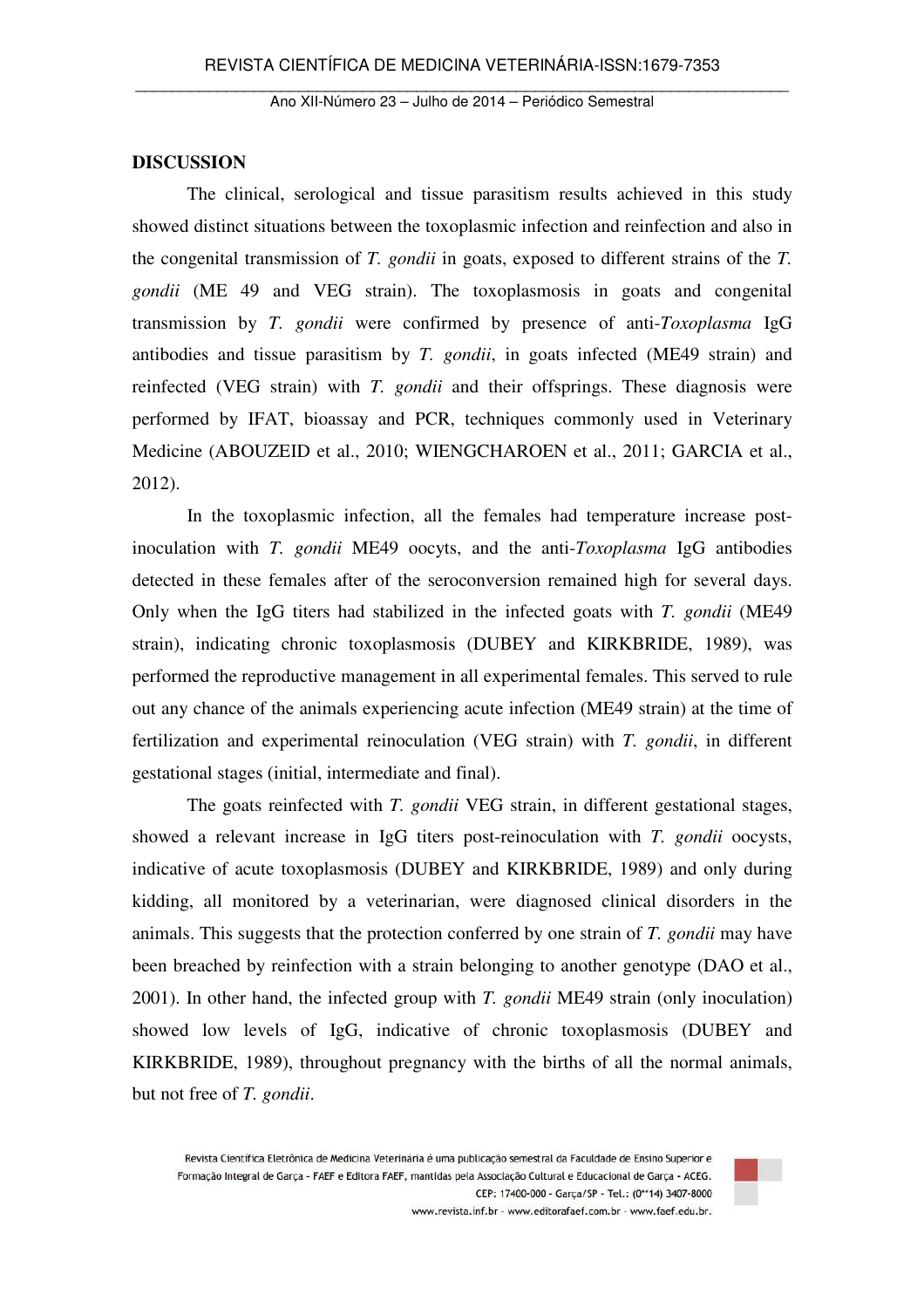The presence the IgG antibodies anti-*Toxoplasma* and genetic material of the *T. gondii* in the offspring of the goats infected and reinfected with *T. gondii* evidenced a possible contact with *T.* gondii. Once the placenta of ruminants (synepitheliochorial) do not allow the passage of maternal antibodies to the fetus (WOODING, 1992; AGERHOLM et al., 2006; BROADDUS et al., 2009) and the offspring not received colostrum, preventing the passive transfer of maternal immunoglobulins (O'BRIEN and SHERMAN, 1993). In addition, the distribution of genetic material *T. gondii* varied in the tissues of offspring of infected and reinfected goats with *T. gondii*, these results are unprecedented in the reviewed literature.

Based on exposures above and whereas this was a pioneer study, we can infer that in the reinfected goats with *T. gondii* the infectivity and the transplacental passage of this parasite was not limited only to one of the strains used in this study (ME49 and VEG strains), and that the toxoplasmic reinfection with congenital disease is a potential risk. Furthermore, in chronically infected goats with *T. gondii* (ME49 strain) the transplacental infection of *T. gondii* without reacutization and without congenital disease not can be excluded. We will believe that new studies about toxoplasmic reinfection in animals will be necessary even because in natural conditions, nothing prevents that this problem already is happening. Once there are high prevalence of anti-*T. gondii* antibodies in goat herds and exact timescale and duration of each phase of *T. gondii* infection hardly are established in the field.

#### **CONCLUSIONS**

The congenital toxoplasmosis was possible in goats chronically infected and reinfected with *T. gondii*.

The primary infection with *T. gondii* did not protect the pregnant goats against congenital disease resulting from toxoplasmic reinfection, in different gestational stages (initial, intermediate and final).

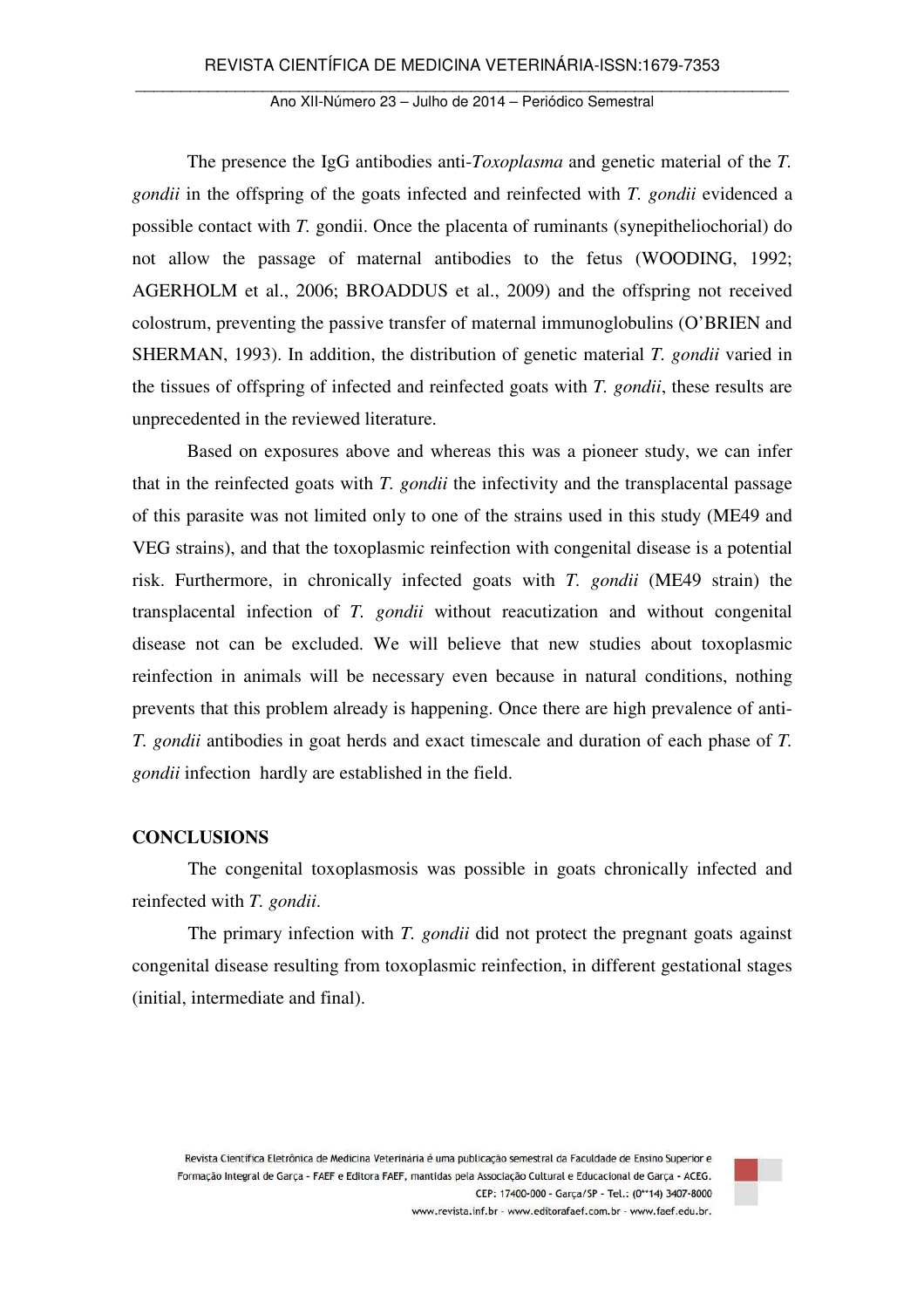## **ACKNOWLEDGEMENTS**

We thank the *Fundação de Amparo à Pesquisa do Estado de São Paulo – FAPESP* (Process: 2009/11401-0) for the financial support provided for this study.

## **REFERENCES**

ABOUZEID, N.Z., AMER, H.A., BARAKAT, T.M., SELIM, A.M., EL BALKEMEY, F.A., 2010. Toxoplasmosis in naturally and experimentally infected goats. **J. Am. Sc.** 11, 122-129.

AGERHOLM, J.S., AALBAEK, B., FOG-LARSEN, A.M., BOYE, M., HOLM, E., JENSEN, T.K., LINDHARDT, T., LARSEN, L.E., BUXTON, D., 2006. Veterinary and medical aspects of abortion in Danish sheep. **Acta Path. Micro. Im. A.** 114,146-152.

ALTON, G.G., JONES, L.M., ANGUS, R.D., VERGER, J.M., 1988. **Techniques for the brucellosis laboratory**. Paris: Institut National de la Recherche Agronomique.

ARAÚJO, F., SLIFER, T., KIM, S., 1997. Chronic infection with *T. gondii* does not prevent acute disease or colonisation of the brain with tissue cysts following reinfection with different strains of the parasite. **J. Parasitol.** 83,521-522.

AVMA **Guidelines on Euthanasia (Formerly Report of the AVMA Panel on Euthanasia)**, 2007. American Veterinary Medical Association.

BRESCIANI, K.D.S., COSTA, A.J., TONIOLLO, G., LUVIZOTTO, M.C.R., KANAMURA, C., MORAES, F.R., PERRI, S.H.V., GENNARI, S.M., 2009. Transplacental transmission of *Toxoplasma gondii* in reinfected pregnant female canines. **Parasitol. Res.** 104, 1213-1217.

BROADDUS, C.C., LAMM, C.G., KAPIL, S., DAWSON, L., HOLYOAK, G.R., 2009. Bovine Viral Diarrhea Virus abortion in goats housed with persistently infected cattle. **Vet. Pathol.** 46, 45-53.

CAMARGO, M.E., 1964. Improved technique of indirect immunofluorescence for serological diagnosis of toxoplasmosis. **Rev. I. Med. Trop.** 6, 117-118.

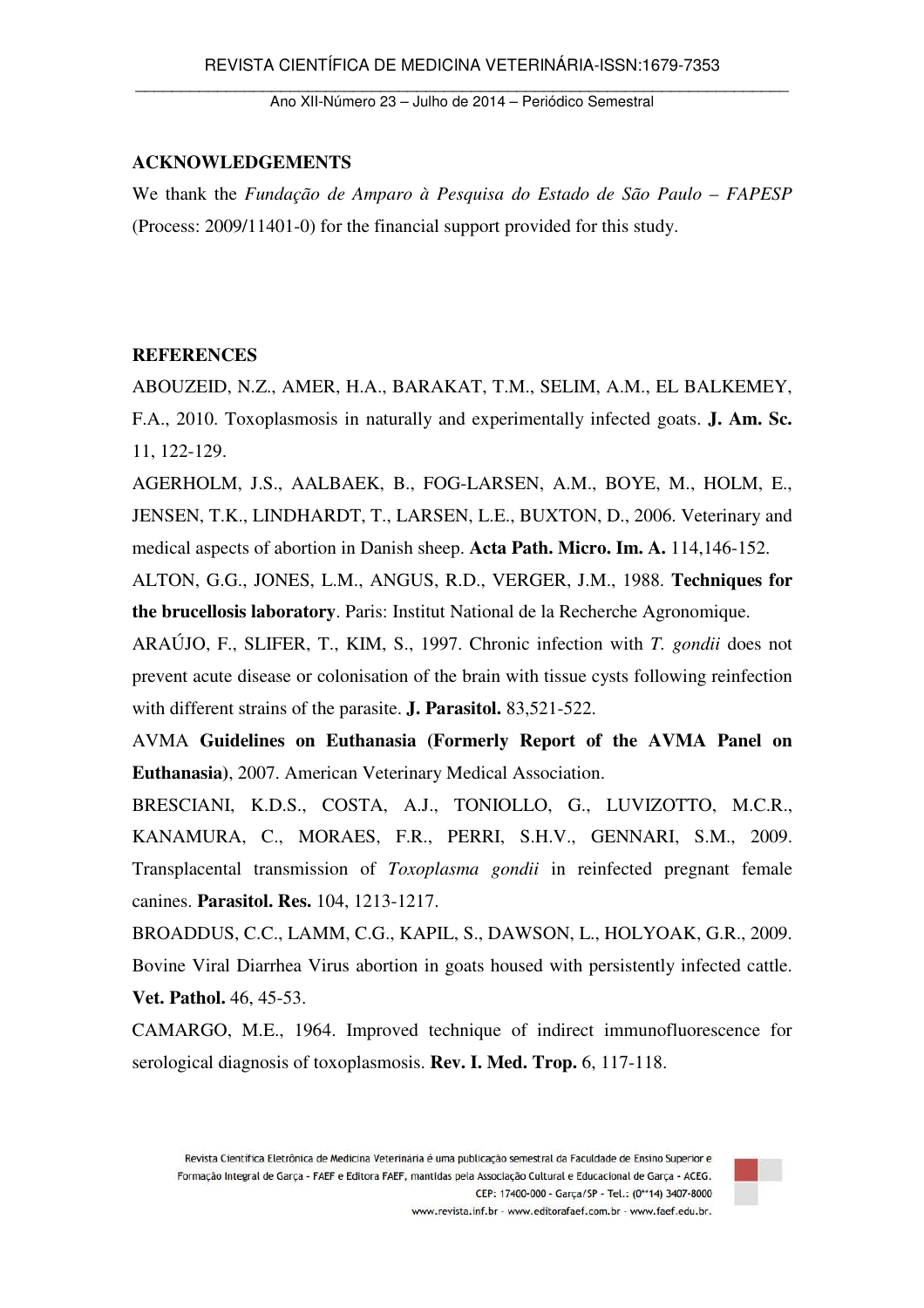COLE, JR., SULZER, C.R., PULSSELY, P.R., 1973. Improved microtechinique for the leptospiral microscopic aglutination. **Appl. Microbiol.** 25, 976-980.

CONRAD, P.A., SVERLOW, K., ANDERSON, M., ROWE, J., BONDURANT, R., TUTER, G., BREITMEYER, R., PALMER, C., THURMOND, M., ARDANS, A., DUBEY, J., DUHAMEL, G., BARR, B, 1993. Detection of serum antibody responses in cattle with natural or experimental *Neospora* infections. **J.Vet. Diagn. Invest.** 5, 572- 578.

COSTA, A.J., ARAÚJO, F.G., COSTA, J.O., LIMA, J.D., NASCIMENTO E., 1977. Experimental infection of bovines with oocysts of *Toxoplasma gondii***. J. Parasitol.** 63, 212-218.

DAO, A., FORTIER, B., PLENAT, F., DUBREMETZ, J.F., 2001. Successful reinfection of chronically infected mice by a different *Toxoplasma gondii* genotype. **Int. J. Parasitol.** 31, 63–65.

DUBEY, J.P., SHARMA, S.P., LOPES, C.W., WILLIAMS, J.F., WILLIANS, C.S., WEISBRODE, S.E., 1980. Caprine toxoplasmosis: abortion, clinical signs, anda distribution of *Toxoplasma* in tissues of goats fed *Toxoplasma gondii* oocysts. **Am. J. Vet. Res.** 41, 1072-1076.

DUBEY, J.P., KIRKBRIDE, C.A., 1989. Enzootic toxoplasmosis in sheep in northcentral United States. **J. Parasitol.** 75, 673-676.

DUBEY, J.P., 1998. Refinement of pepsin digestion method for isolation of *Toxoplasma gondii* frominfected tissues. **Vet. Parasitol.** 74, 75-77.

DZITKO, K., STACZEK, P., GATKOWSKA, J., DLUGONSKA, H., 2006. *Toxoplasma gondii*: serological recognition of reinfection. **Exp. Parasitol.** 112, 134– 137.

ELBEZ-RUBINSTEIN, A., AJZENBERG, D., DARDÉ, ML., COHEN, R., DUMÈTRE, A., YERA, H., GONDON, E., JANAUD, J.C., THULLIEZ, P., 2009. Congenital toxoplasmosis and reinfection during pregnancy: case report, strain characterization, experimental model of reinfection, and review. **J. Infec. Dis.** 199, 280- 285.

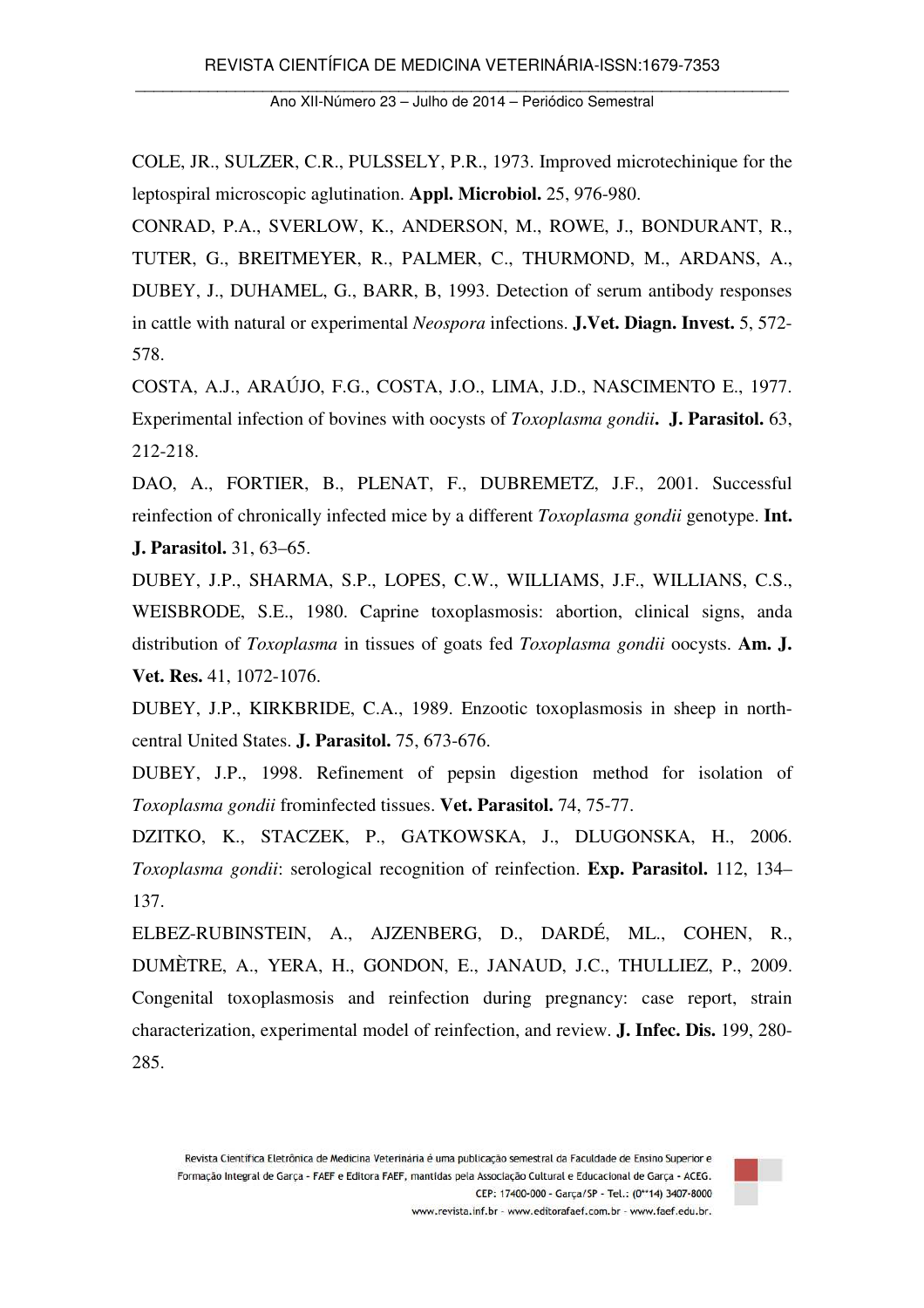FIGUEIREDO, J.F., SILVA, A.O., CABRAL, D.D., MINEO, J.R., 2001. Seroprevalence of *Toxoplasma gondii* infection in goats by the indirect haemagglutination, immunofluorescence and immunoenzymatic test in the region of Uberlândia. Brazil. Mem. Inst. **Oswaldo Cruz** 96, 687–692.

FUENTES, S.I., RODRIGUEZ, M., DOMINGO, C.J., FERNANDO, C.C., JUNCOSA, T., ALVAR, J., 1996. Urine sample used for congenital toxoplasmosis diagnosis by PCR. **J. Clin. Microbiol.** 03, 2368-2372.

GARCIA, J.L., MARQUES, F.A.C., VIDOTTO, O., NAVARRO, I.T., MARTINS, G.F., ZULPO, D.L., CUNHA, I.A.L., TARODA, A., CARDIM, S.T., EWALD, M.P.C., 2012. Sero-occurrence of anti-*Toxoplasma gondii* antibodies and vertical transmission in slaughtered beef cows (*Bos indicus*). **Semina Cienc. Agrar.** 33, 1095-1102.

HOMAN, W.L., VERCAMMEN, M., DE BRAEKELLER, J., VERSCHUEREN, H, 2000. Identification of a 200- to 300-fold repetitive 529 bp DNA fragment in *Toxoplasma gondii*, and its use for diagnostic and quantitative PCR. **I. J. Parasitol.** 30, 69-75.

MAIA, M.S., 1997. **Manual de Inseminação artificial em Caprinos e Ovinos**. Sebrae/RN.

MAMIDI, A., DESIMONE, J.A., POMERANTZ, R.J., 2002. Central nervous system infectious in individuals with HIV-1 infection. **J. Neurovirol.** 08, 158-167.

O'BRIEN, J.P., SHERMAN, D.M., 1993. Serum immunoglobulin concentrations of newborn goat kids and subsequent kid survival through weaning. **Small Ruminant Res.** 11, 71-77.

SABIN, A.B., 1941. Toxoplasmic encephalitis in children. **J. Am. Vet. Med. Ass.** 116, 801-807.

SANTANA, L.F., ROSSI, G.A.M., GASPAR, R.C., PINTO, W.M.R., OLIVEIRA, G.P., COSTA, A.J., 2013. Evidence of sexual transmission of *Toxoplasma gondii* in goats. **Small Ruminant Res.** 115, 130-133.

WIENGCHAROEN, J., THOMPSON, R.C., NAKTHONG, C., RATTANAKORN, P., SUKTHANA, Y., 2011. Transplacental transmission in cattle: is *Toxoplasma gondii* less potent than Neospora caninum? **Parasitol. Res.** 108, 1235-1241.